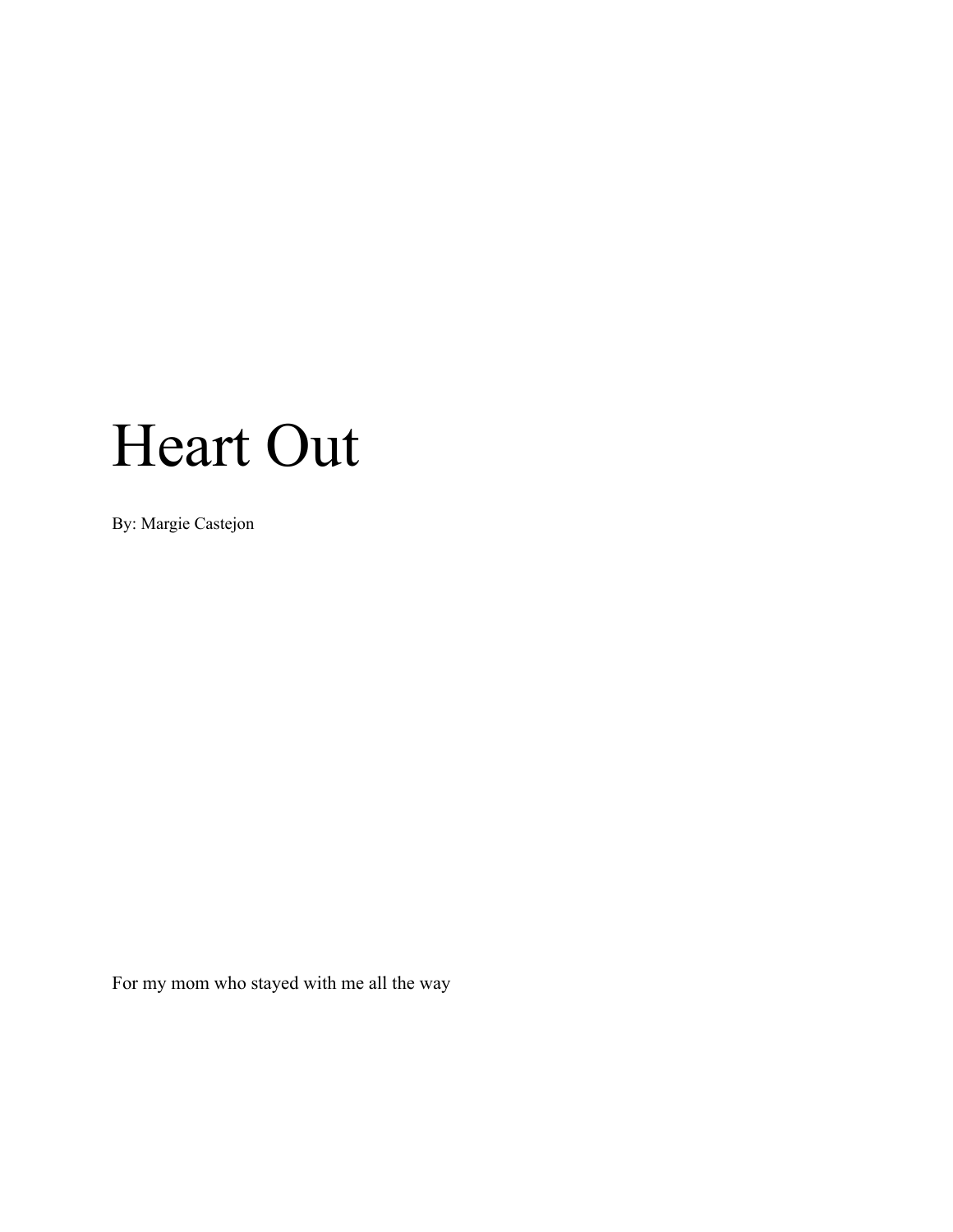Heart Out is based on true events in my life. Be advised that there are hard things to read throughout these short stories. If any questions or feedback please feel free to email me at margiecastejon20@gmail.com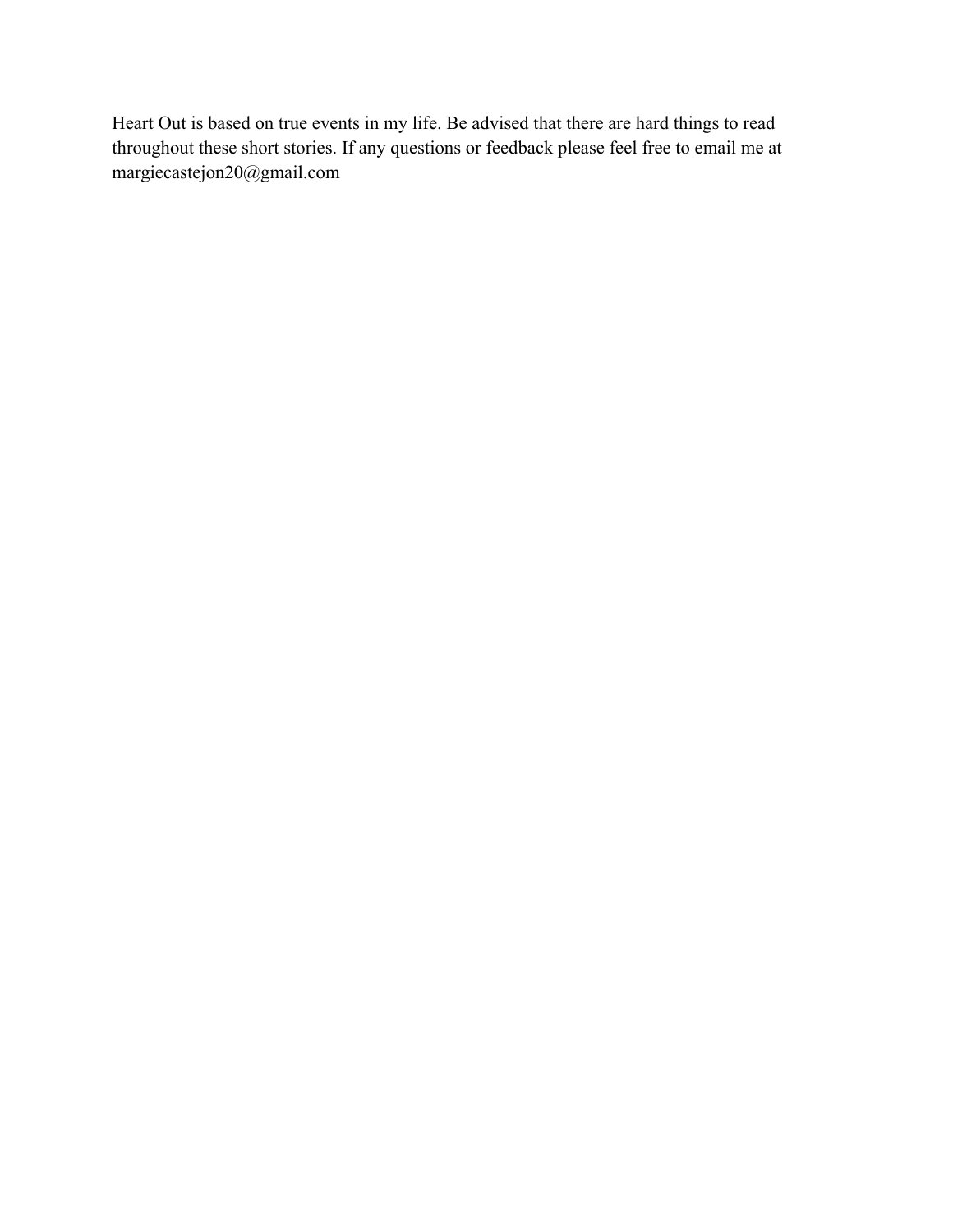#### Work at McDonalds

Since I was a kid I was always told to "do good in school because you don't want to end up working at McDonalds." It has always been the perfect threat to make kids do average in school and hopefully pursue further education. See, I wish I was told to work fast food. Currently I am a manager at a well known fast food restaurant, but it is not McDonalds. Similarly to McDonalds, everyday I have more than 100 interactions and each one of them takes 210 seconds to create a good or dangerous experience. I hope to be that mom that sends her kids to work at the age of 16 so they understand the terrible hours, the minimum wage pay, taxes, expectations from companies, and most importantly to learn how and when to stand up for themselves. At my job there are three main types of customers, the good customer, the annoying customer, and the shitty customer, and we have all been at least one of them in our lives. The good customer asks about your day, they don't give you a hard time, and they leave satisfied. The annoying customer wants to pay separately through the drive-thru, will tell you "I'll get you fired", will ask how many pieces on a 5 piece meal, and most importantly they will say "hello, helloooo" right after you told them you would take their order shortly. The shitty customer will throw the trash can and break the window, some will want to get physical and maybe just maybe someone throws a death threat your way, and most importantly they are the ones that make you hate your job. The first weeks were rough, customers threaten you to get you fired by getting the manager, but we have all made mistakes and no one will get fired because one customer was uncomfy. Working customer service teaches you at a young age how to treat people, learn about work ethic, and build responsible relationships with customers and coworkers. It helps your character to learn how to control reactions, it creates a defense mechanism that is important to learn. My work experience is full of exhausted memories, countless mistakes, conflicted decisions, and multiple hours of work, but everything has shaped me to be better. After all, working at a fast food restaurant is not as bad as you think it is.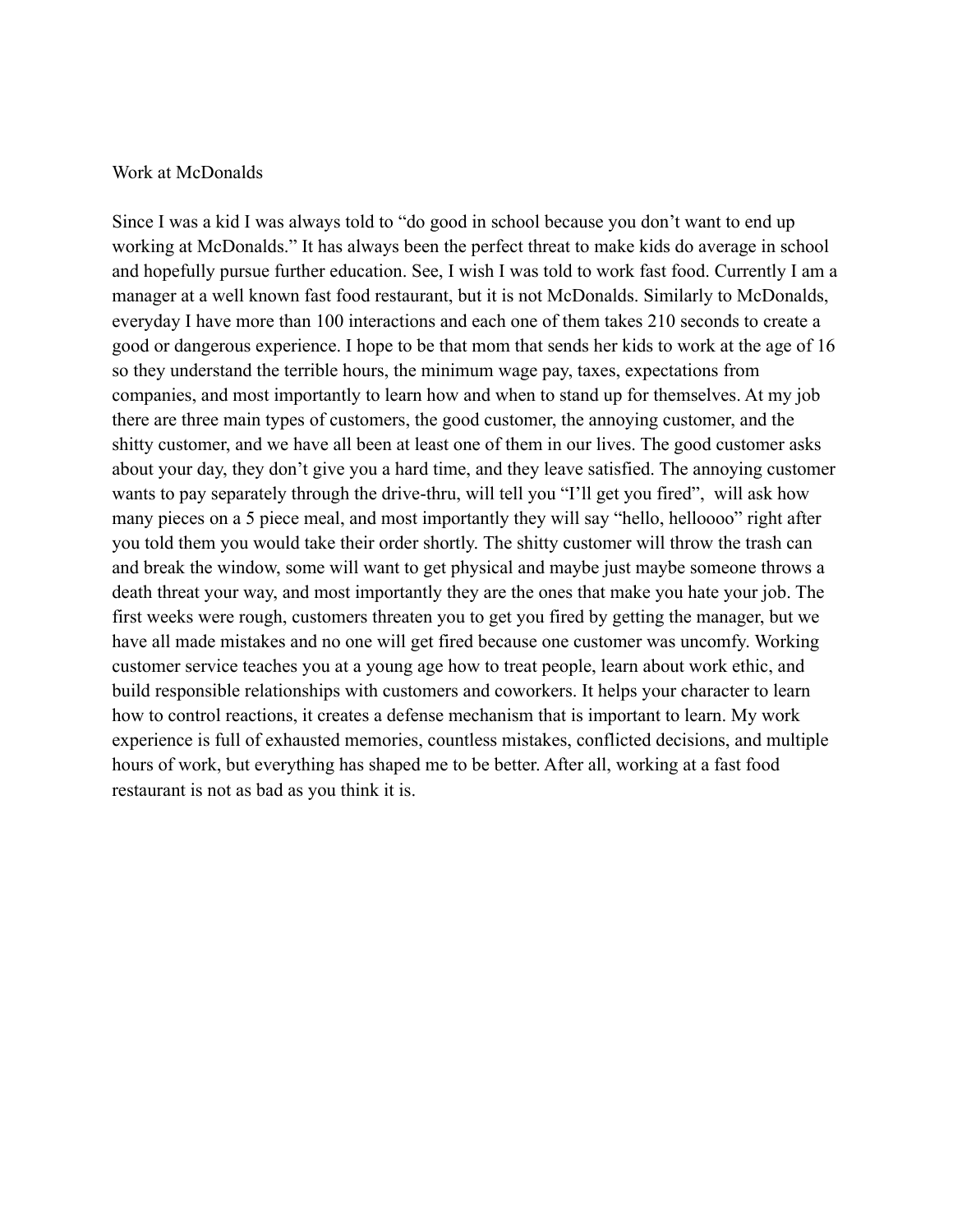#### Mirror

It was a cold December night, far away from home in Chicago when I noticed Stephanie in the bathroom. Stephanie was crouching in the corner of the tub, what a weird place to be at. Her hair was in a messy bun, there wasn't much to see. Stephanie is a beautiful woman, she has long curly hair, a pair of hips that contrast with her thighs, but there was one thing she didn't like about herself and it was those stretch marks on her belly, they drive her crazy. I've seen them before and they are beautiful! I don't know why but everything seems beautiful to me. When people look at me they mostly look at me with disgust and that was the particular look Stephanie had on me.

She got up from the bathtub and her mascara was all over her eyes, she looked funny! I like to see my reflection through her perfectly round dark brown eyes that stare into my crystal imperfect soul. In nothing but her sweatpants and oversized shirt she left the room. It seems like Stephanie had lost weight, the bags under her eyes she covered with foundation every morning shined like the stars on that cold December night. I heard her footsteps making a noticeable path between the kitchen and the living room. Steph made her way upstairs, to me. Steph approached the doorknob and without thinking once she laid her hand, her wrist moved to the right and opened the door. She sat back at the tub and let the warm water run. It ran through the black nail polish on her toenails, made its way to her thighs, and completely soaked her pants.

#### *What was Stephanie thinking?* I couldn't stop to question myself.

She then later grabbed a knife, a butter knife, and touched every single matter of it. With her fingertip she touched every single side of the plastic, from the top to the bottom, she examined the knife. I found myself hypnotized by the brightness of the knife, but I wondered why was she looking at it with such determination? Determination for what? I don't know. She left the bathroom and I just stood there hanging around. I waited for Stephanie and after a couple minutes I saw the knob moving, I wondered why she was struggling to open a door, at the end of the day it was just a door. She entered and her hands were covered with red warm painting, just like the water running through the black nail polish. She washed it off with warm water creating a cloud that made it quite hard for me to see. The red painting shined like a pearl and was abundant like the ocean, she tried to stop it, but it was getting everywhere, even in my shoes. I saw her eyes when once again she was crying, but this time she had no mascara and had red paint. We are in a conflicted relationship, and that cold December night she told me.

"Don't look at me like that! You are not worth anyone's time, you try to put an angelic face, but it won't work with me. No one knows you better than I do, anyways you are just a reflection of me."

Her words were like rocks breaking my body into small pieces, I begged her to stop because it hurt.

"Don't do this anymore, the pain is not worth it. It hurts me!"

It felt like she was never going to stop, she did until there wasn't much to say and all of me was broken. Laying on the soft carpet next to the red painting, I noticed that the red paint was finally gone and everything was clean again, and in a blink of an eye she had left.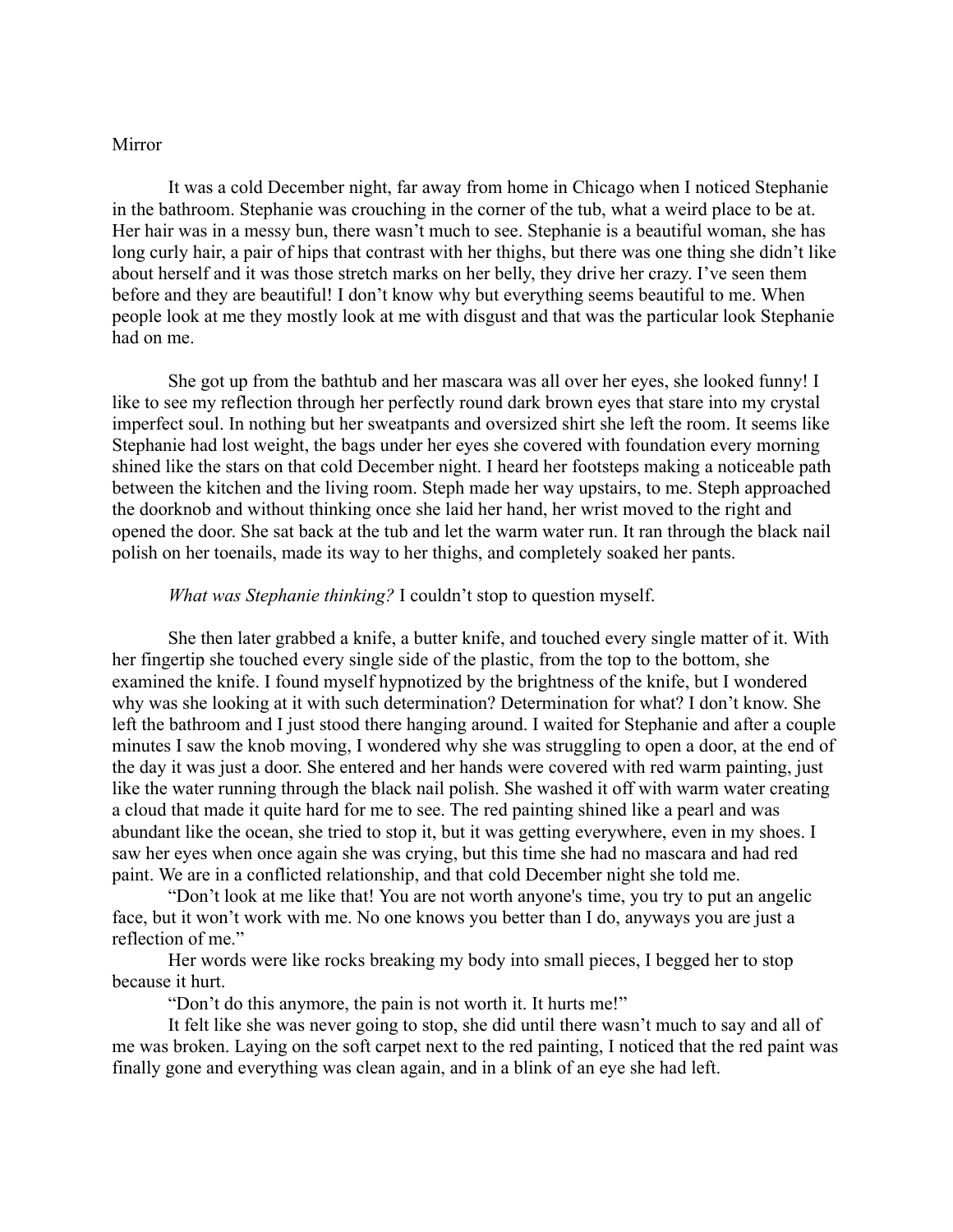It's not the first time that Stephanie comes in with red paint and struggles to open the door. It wasn't the first time that she looked at me with disgust, I wanted her to ignore me, but she cared too much. The red painting makes me uncomfortable every time, I sometimes wish she was gone. I would miss the times when we sing together to her favorite music, she pulls her hairbrush and mimics it to be a microphone while I am her cheering crowd. Finally, Stephanie had left me alone, broken into many pieces on the floor. An hour later, she apologized and like glue she put everything back together, and like glue some pieces might fall apart.

Later that cold December night,Stephanie opened the door, she looked different! She had a black dress and high heels, I've never seen this type of Stephanie before. I did noticed that she was rushing like always, she was looking for her "stupid lipstick." When she finally found the red lipstick, she looked at me, opened the cap, I could tell it was brand new, it looked perfect! She looked at me, opened the cap, and with her right hand she took it to her lips, and slowly decorated them with delicacy. The perfection of the ink on her perfect handmade lips showed the beautiful imperfections of being human. Before leaving she told me, "you look amazing tonight, if I could I would take you out on a date." That boosted my confidence! I still can't believe how amazing she looked! Most importantly how confident she looked with herself. I think she was going to a party and I just hope the best for her.

The lights were turned off and the light from the light pole on the street was flashing into me through the red curtain on the window. Everything around me was just clean, it smelled amazing, and felt romantic. It randomly helped to create the mood of the scene, scene in which Stephanie touches the knob, and slowly opens the door. I was excited but there was something new, a tall handsome man with dark brown curly hair, I assumed his name was David. He came in the door with Stephanie, he sat in the tub right next to her and talked. I was part of that conversation. Our conversations varied from politics all the way to death and fear, we talked about everything. Time passed by so fast, that I never noticed when their hands were together, with their fingers intertwined. It was the first time I had seen Stephanie bring someone home, especially to my presence. I kept telling them about my day as I was just there standing doing nothing but talking. I looked down and David and Stephanie were already touching their foreheads. The light of the pole was focused on them this time. I saw David, and his jawline was sharper than that butter knife Stephanie had used the other day. His eyebrows were perfect outlined math angles and beautiful Stephanie was next to him, shining on her own. I saw myself in the reflection of her beautiful brown eyes. What a moment?

It surprised me that she wasn't wearing her black dress or her heels anymore, it was two semi-naked bodies sitting next to each other finding the truth of passion and love. I was part of all of that. They stood up and he hugged her, the hug was for five seconds but it seemed like it was forever, they didn't want that moment to be over, only if I could stop time; I would grant them that wish. Her hands traveled to his cheeks and to his hair. His hands held her arms and played with her soft hair. His left hand slowly held a place on her lowered arched back. The room was getting steamy and they finally kissed.

This was the picture.

Two humans holding hands, a glued mirror, red curtains, light pole, black dress on the carpet, love printed in the air.

I felt like a third wheeler, but I'm glad I was there, I noticed love and hoped for it! Although that was very romantic, that moment wasn't the time where I noticed love portrayed to someone. Stephanie was the one portraying that love.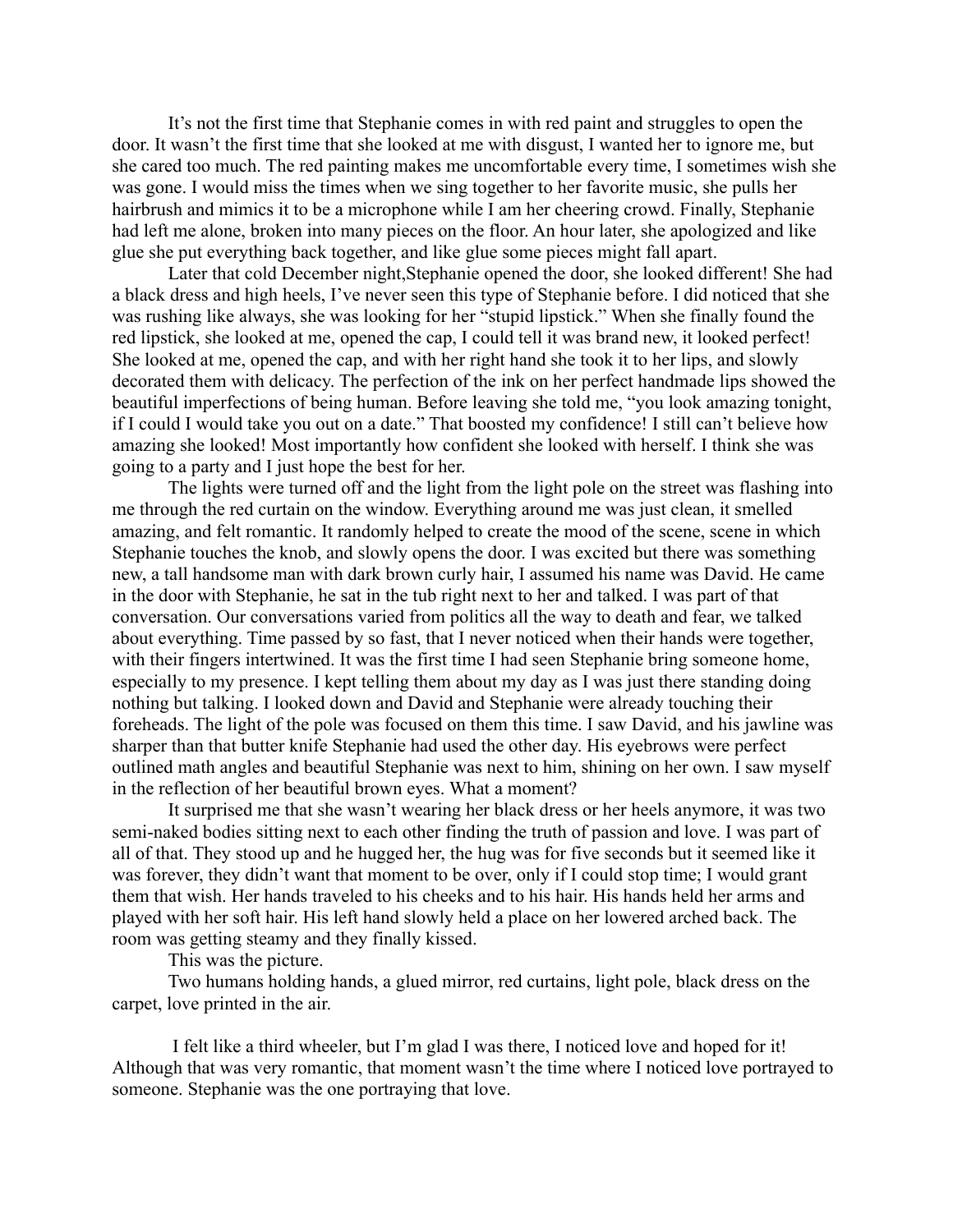I've been with Steph for not that long, but I've learned her struggles and her passions. When she comes to me we discuss everything from the red paint all the way to that time with David. Sadly, I never saw David again, I saw Josh, Marc, and Karen, but she never touched the knob and opened the door for anybody again. I wonder if David meant that much to her.

Almost a year into a friendship - I think we are friends- and Stephanie came in again. She brushed her teeth as usual and washed my face. Our eyes locked at the stare of each other, her brown iris with mine, she smiled, I smiled. That was the first time she told me she had accepted me. With just a look and smile I felt that love I was always craving for. She took her toothbrush, her hairbrush we used as a microphone, took her hair supplies and everything she usually uses and left.

The last time I saw Stephanie was when she came back for her red "stupid lipstick" and she quickly stared at me and said "I've learned to love you". I haven't seen Stephanie, but if she were to read this, I would just want to say "I've learned to love myself."

I stopped counting seconds, the old conflicted Stephanie will never be back. For me I just hope for the glue to hold me together and keep the memory of an adolescent, struggling in the days of confusion and acceptance in our society, growing to be a woman shaping reflections across my mirror.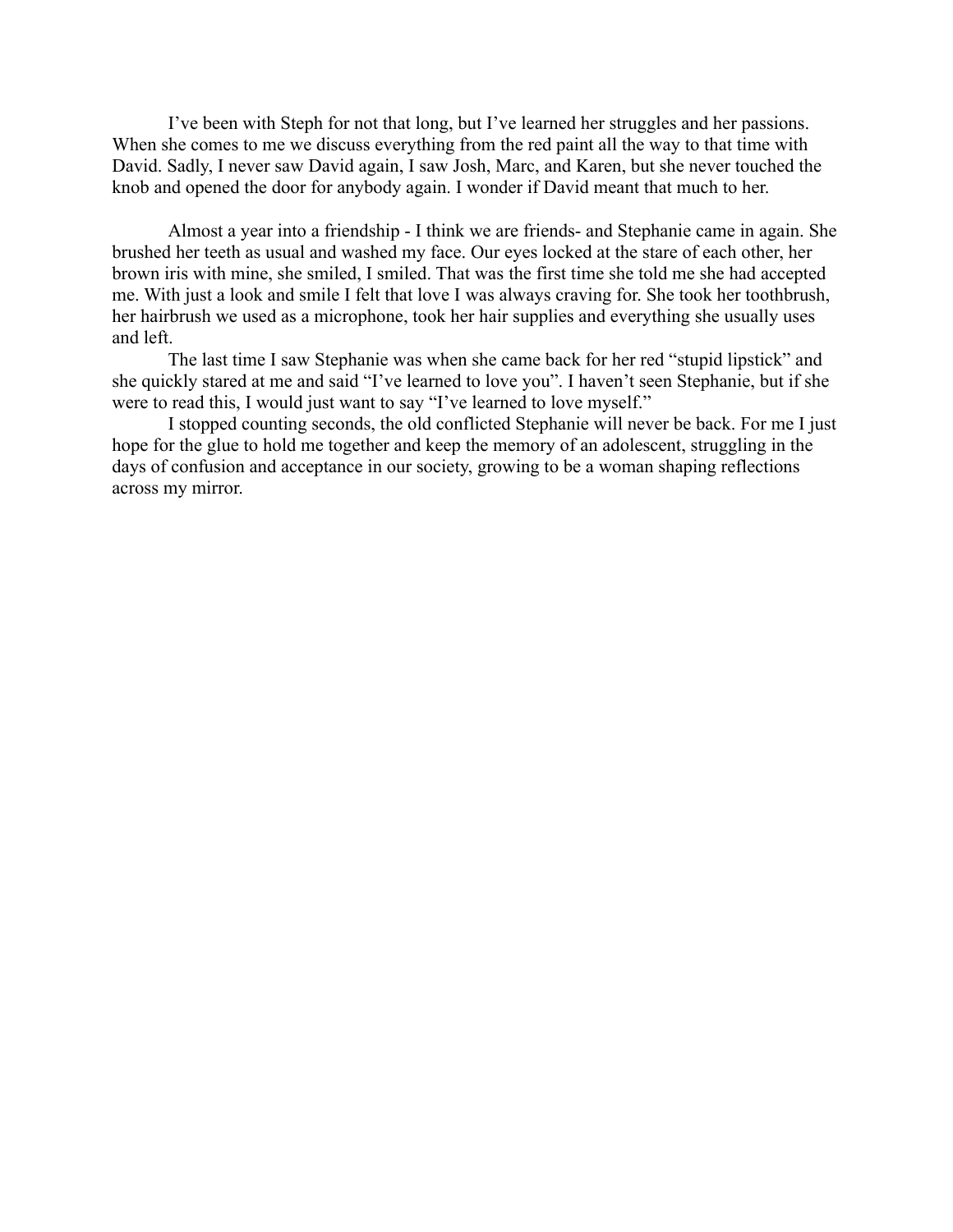# La Revolucion

Left in 2014 Causes of war My own country didn't want me Death threat here and there Someone bring their head to my hands

I did not ask to leave, never wanted to leave But it was the gunshots at night that didn't let my mom Rest In Peace.

It's la revolución against the pigs in power. Say we are winning, Proud of the many lives taken? Including Saeed's mother, they aren't doing much better.

So far in my reality, All crossing borders, my mom had to stay quiet Or what? Do you want to go back? The story told, the story written, no one believed.

No one believed, for a second I see the pigs And my beloved land was destroyed. My house, destroyed, the woman in me, destroyed When that man at the bank touched me And I thought my robes would save me, they saw it they didn't save me.

Saeed, you, my lotus that I want to give to, Deny me. Denied marriage, marriage is fake purposes to stay with each other, I'm in love

I'm in love, love with everyone, But it's this situation that brings the bitch in me. Cans ready, tampons ready, dollars and gold ready. Am I ready?

To move in, am I ready for a change? I want to go back when the truth was spoken Back to my house roof and smoke a joint I want to see my family, what has been of them?

The sun sleeping by the mountains, The moon waking up on the other side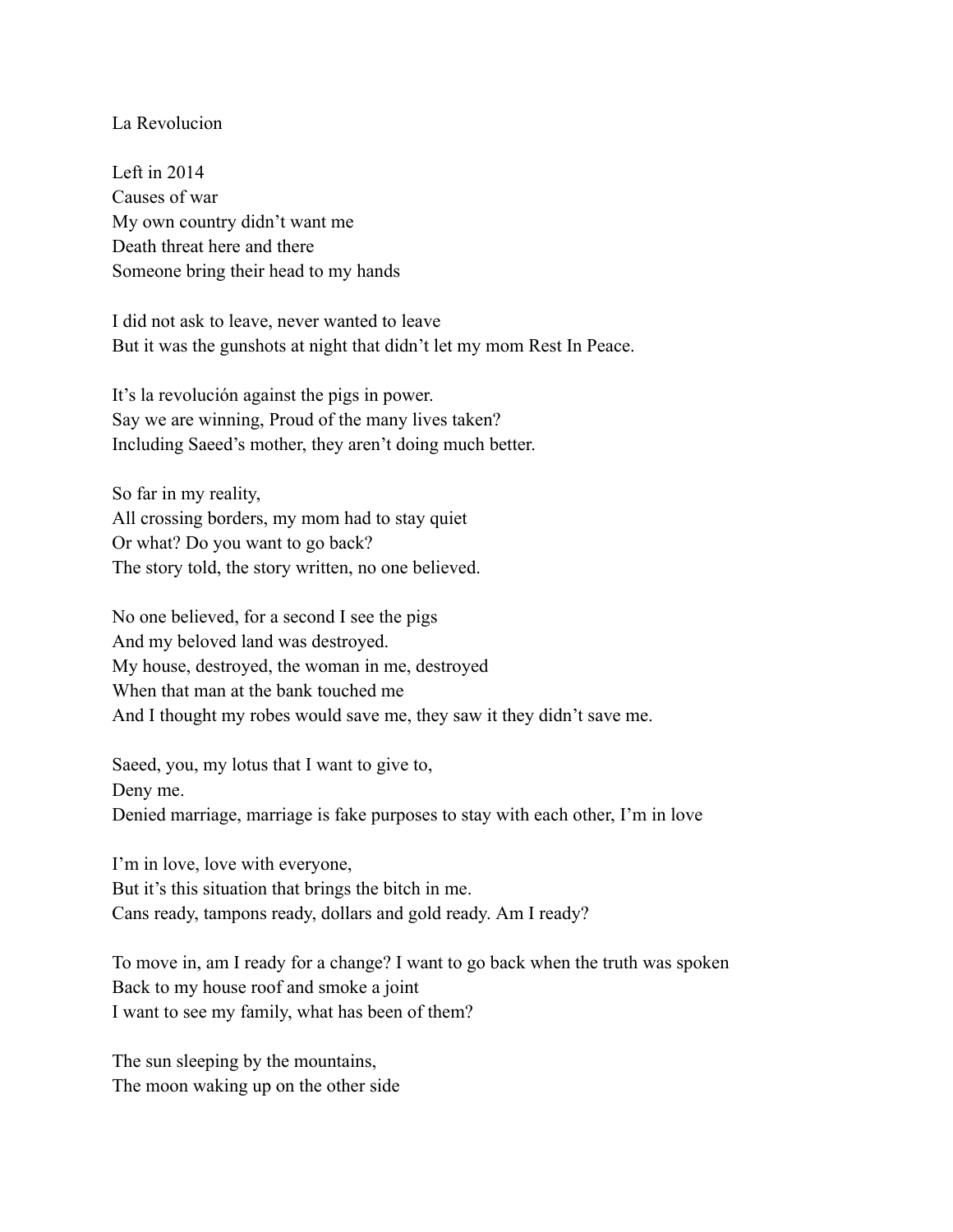The air on my skin, giving me nothing but chills Never had to follow a rule as free, Now restrained to be the woman of the house, Of a house that's not even mine, back to the freedom I never had.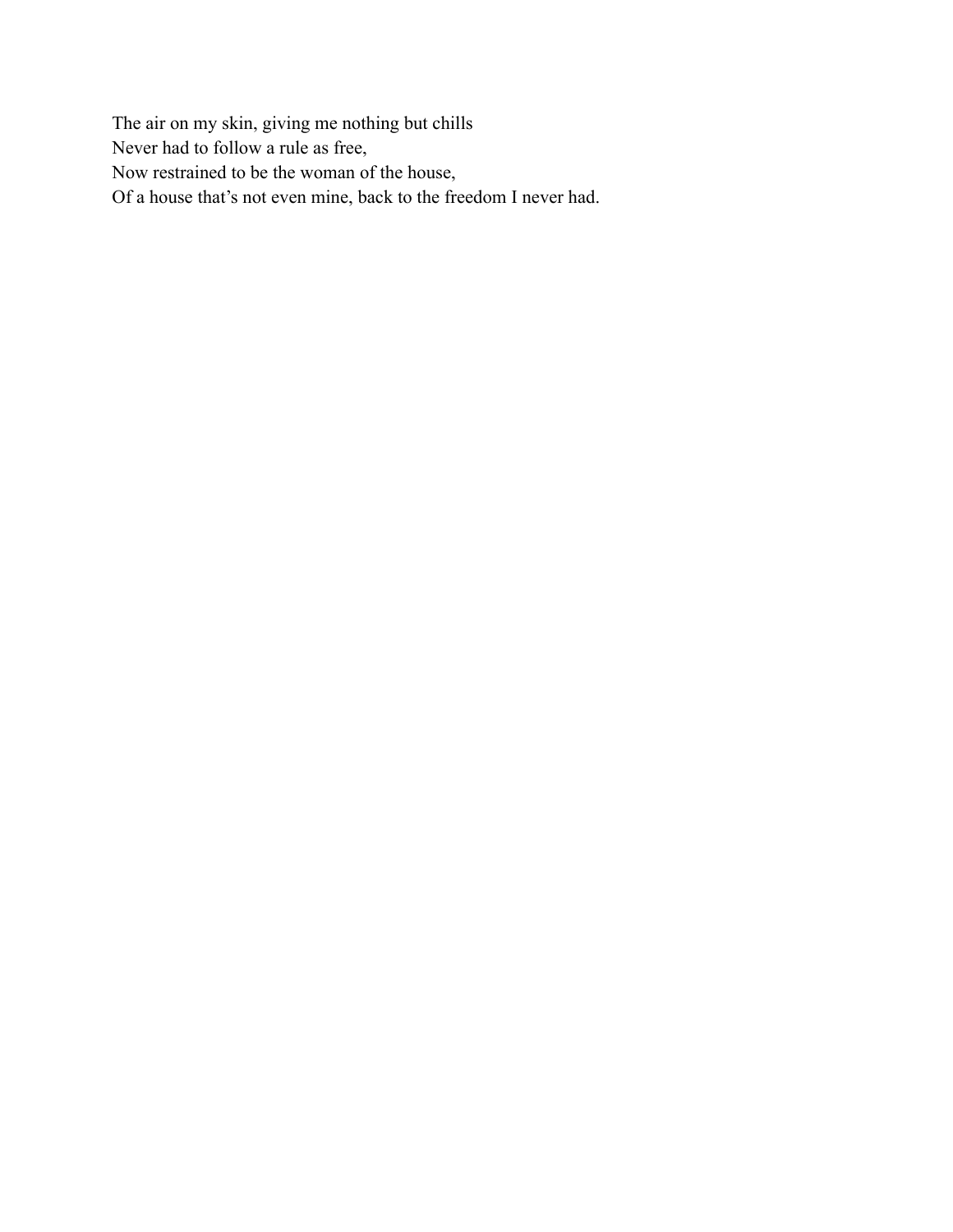#### One Gate

One gate was what separated Catharine's house and mine. My mom used to work long hours and there was no one that could babysit me. I had gone through four different sitters but all wanted to run away. My mom would call them and they would say, "sorry, I am busy tonight." Her only option was to leave me with Mrs. Catharine Memmolo. Let's say that Mrs. Memmolo and I never got along, but I'm not gonna lie, she loved me so much even after I chased her cat around the house and we broke maybe one or two jars.

Mrs. Memmolo was a thin tall woman with short grey hair and cool "drawings" on her skin, as I used to call them when I was seven. I remember eating and hating her spinach, but "Mike, eat your spinach because it will make you stronger." If I tried to say no or even dared to move my eyebrows, she would stand in front of me with her feet close together and say, "I'll call your mom!" I wasn't scared of my mom, in fact, I wanted her to call my mom so she would be back soon, but I knew Catharine had made just the perfect pumpkin pie with cinnamon.

Catharine Memmolo was married to Ricky and they decided to go on a trip to Chile, their daughter lived there. My mom got my aunt to come over and spend most nights with me until Mrs. Memmolo came back. They left for Christmas and they wouldn't be back until the New Year. My mom says that I would ask how much longer until Catharine came back. I would sit by the gate and count the leaves or play with the rocks and wait for her. They finally came back, but Ricky was by himself. Catharine wasn't with him and I asked where was she but he said: "We are moving to Chile."

Knowing that Catharine was gone made me want to cry. I was only eight but she was one of the couple people in my life that believed in me. Yes, I made her house a disaster sometimes, but we had the best zombie attacks. The thought of saving the world with her made my young heart beat faster than usual. We would see the beautiful mermaids and travel to Neverland together. We had the best Rock N' Roll parties, she had an exquisite music taste.

My mom and I decided to move to a different house a couple of years later after Catharine left. The last time I sat by the gate, I just hoped she was thinking about me from wherever she was. I hoped she was living her life full of joy, maybe getting more drawings on her skin. Now, I think of her and wonder when I will taste her pumpkin pie with cinnamon again.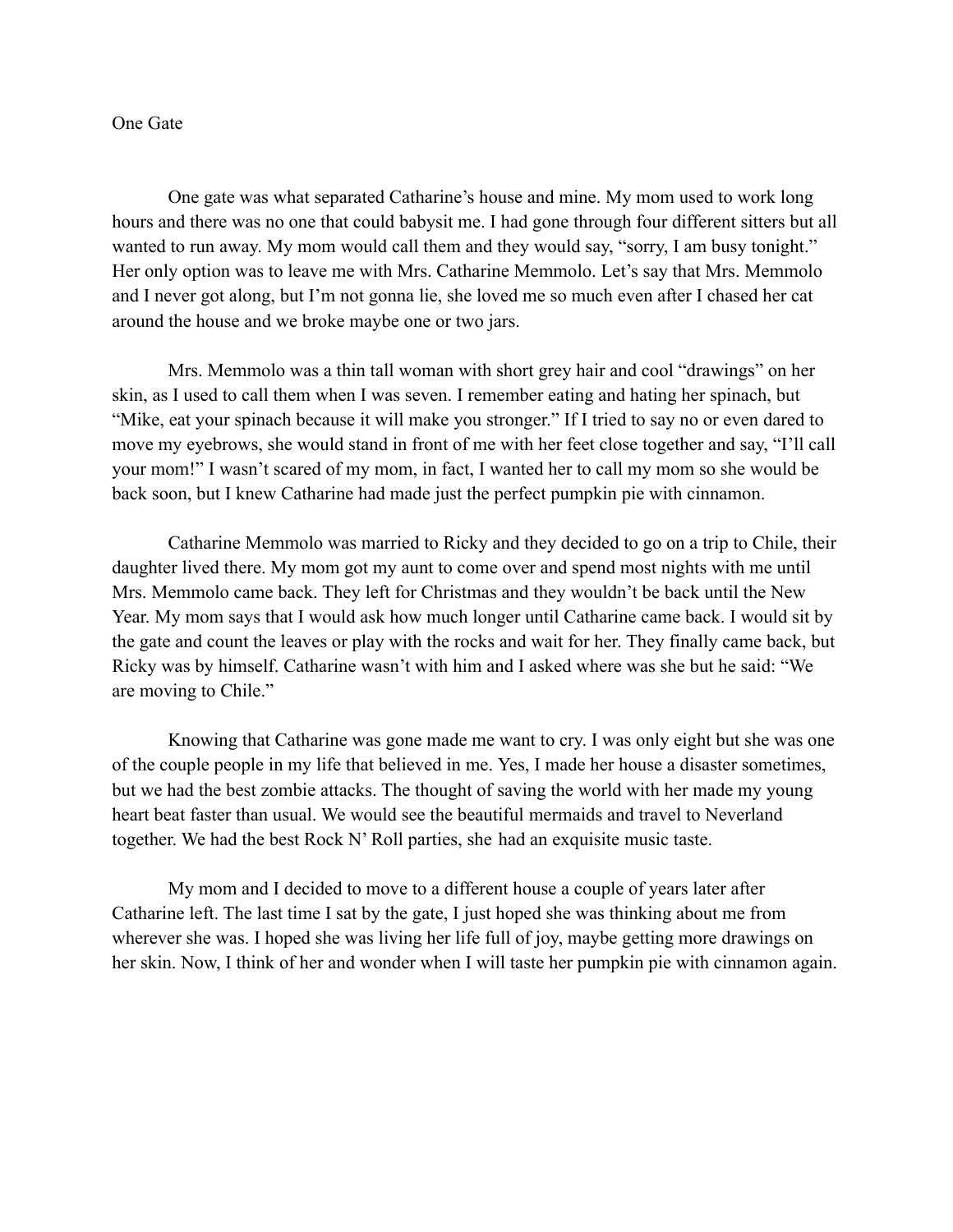## Fearing

It is crazy how much people can impact your life to desire your own presence be absent

Sitting with the lonely corner of my room, nothing but darkness surrounding me. I start crying and at that moment I realize how weak I am, I end up in pain, crying under the sheets wondering if someone would ever miss me if I am gone. My voice has become smaller and quiet. I seem to like quiet, but the feeling of feeling alive slowly starts disappearing. I have become used to the silence that my thoughts are the siren calling for help that makes me insane. *I am okay, I think*

It is stupid to feel this way, when you have it all. There is no point to feel this way when you are content with your body, intellectual, social temples, it goes far to being scared of growing up, knowing that one day I'll die, and knowing that one day the people I love will die. The ones younger than me might see me with my eyes covered and my arms crossed together on my chest on a box, or standing right beside the river while my children cry a river of tears after my absence on this world called Earth. What if no one cries my death! Ouch, sounds disappointing.

I increase the speed of my steps, two steps feel like one and my home instead of feeling closer, feels the opposite. And the pepper spray on my hand will only help me to a certain point, I am not a runner. I loudly talk to Gods and tell them "let it be you I find on my way." I'm too scared of the pale man just a few blocks away from home, that once followed me home when the sun was at its best point, and no human didn't know I could have been the next "good neighbor", "smart and full of ambition" girl to become the prey. It's hard to look like a grown up woman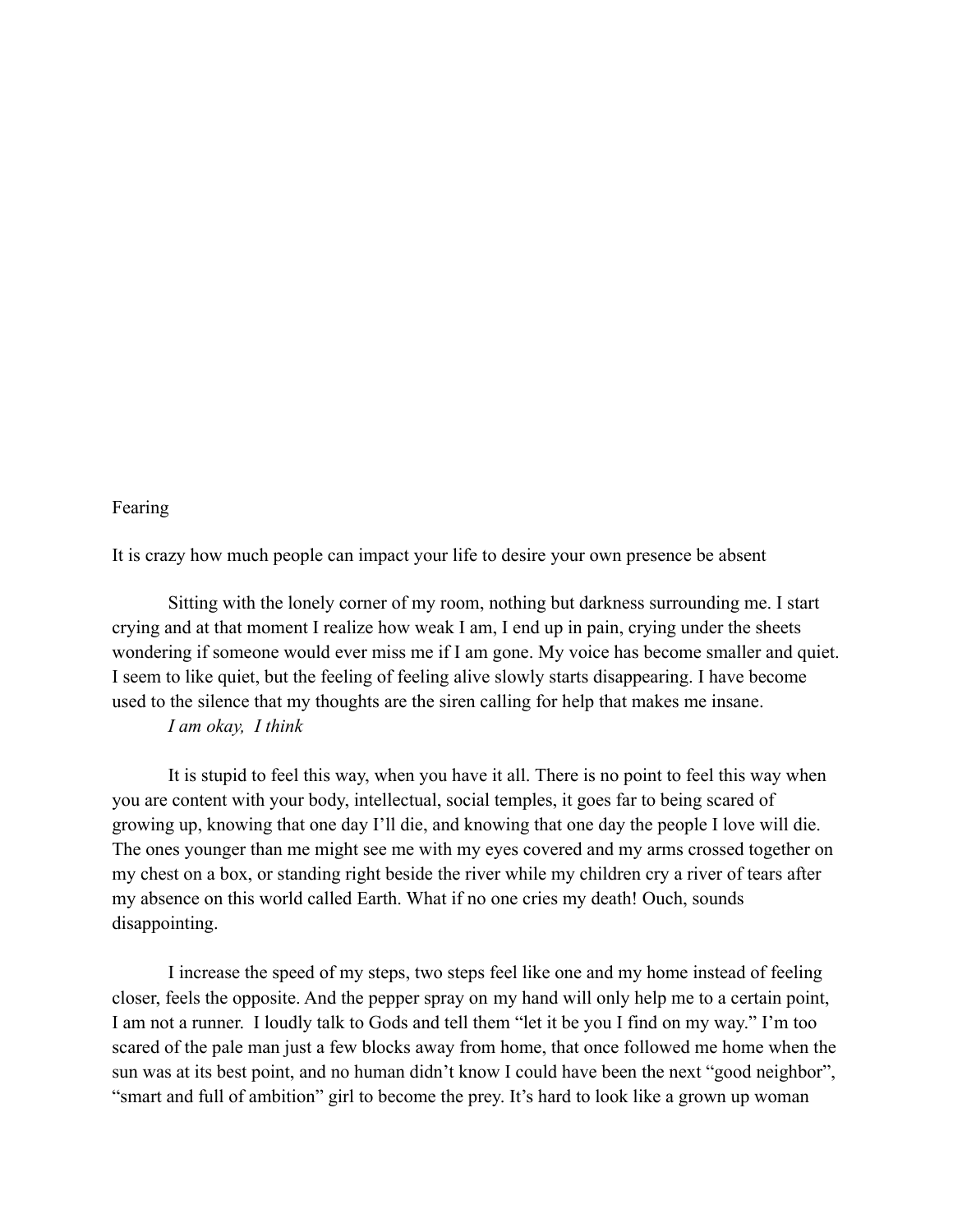when I know I am still a kid just wanting her mom to tell her a bedtime story and kiss goodnight. It's hard to live in a society where the guy I work with gets paid higher when I work as hard as him, when I burn my skin trying to serve the food. It is hard to work at the food industry and have a customer tell you "maybe I should be the one teaching you how to do your job and many other stuff." He will never teach me how to do my job, because I am too proud and ready to learn on my own, this is what living in the twenty-first century looks like, always through the eyes of overpowering the weak.

Side note:

Do not Fear of death, it'll happen. You'll be alone but don't follow your Agenda.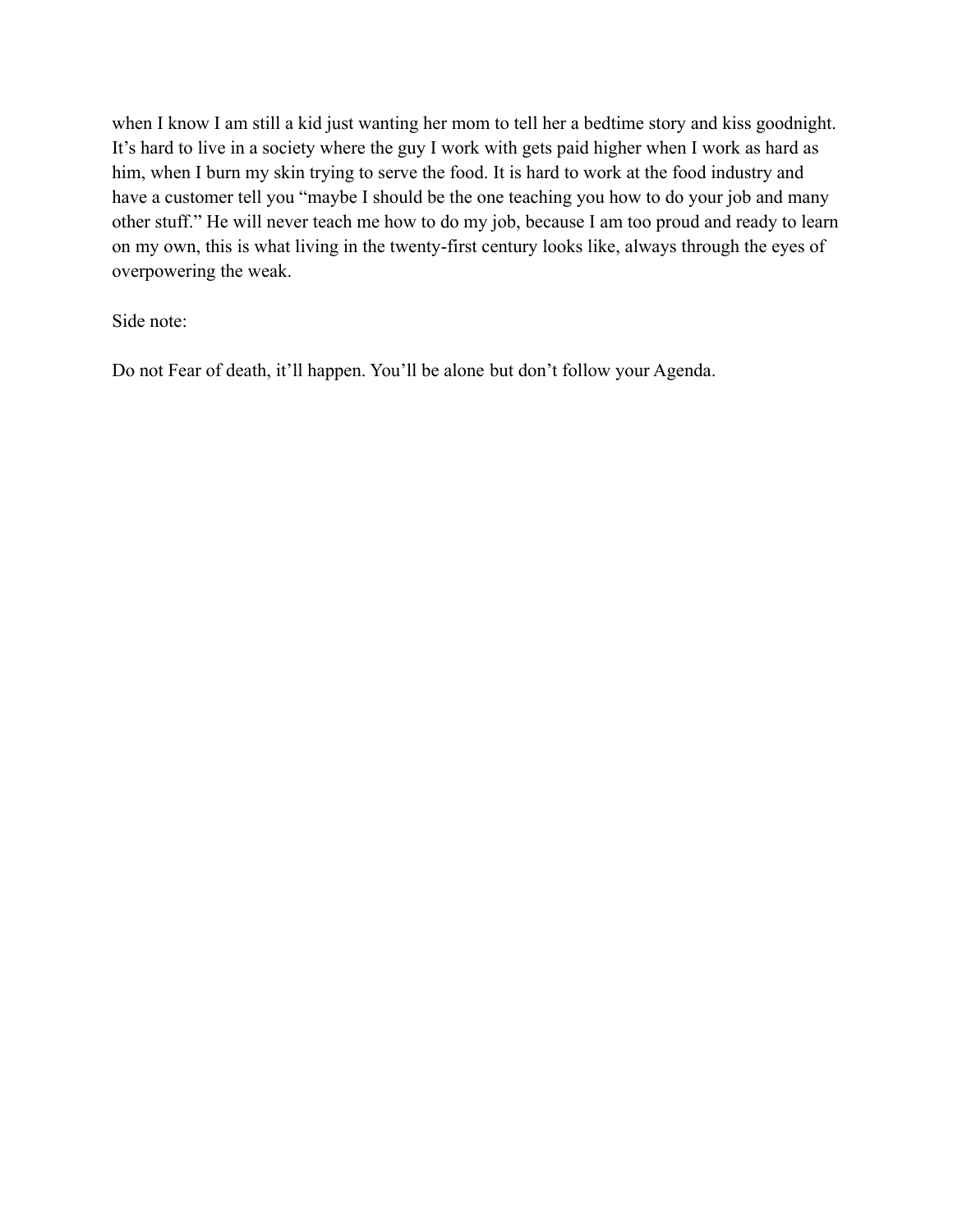When I was 7 years old, my elementary school would come and invite everyone to come and celebrate Father's Day. That was when my 7 year old fragile self used to cry three nights before the event. That's when I realized that I did not have a father. My parents separated when I was 2 years old. Since that time, I've lost track of my biological father and my mom has been by my side for 17 years. Growing up, I would see my friends getting picked up by their parents. I wanted my parents to pick me up, but my dad wasn't there and my mom was trying to fit in both roles, which she couldn't because she was absent most times. Basically, I was on my own and had a hard time processing my feelings. As a kid, there aren't many times when an adult will sit down and tell you what is going on. With the little information you get, you start blaming people and forgiving is not part of your vocabulary. I used to be rough on myself, I would most times blame myself for the separation of my parents when in reality, I had nothing to do with it and it wasn't my fault.

Years later, I moved to a private school, where I had friends with successful parents. The following year, we celebrated Father's Day. My friends dressed up as the mirroring image of their fathers. Instead, I dressed up as a hairdresser with an apron, because my mom was a hairdresser and she sewed for a factory. I started to accept reality and realized that even though my biological father was never there, it didn't mean that my family wasn't going to be there to support me. I began to get involved with different classmates and created friendships that are still standing to this day. Yes, I'll admit that absence sucks but it's only for a while because then you start to forget what they looked like and that they are just a memory. The absence of something or someone starts feeling like nothing after the years go by. After you make more friends and start new adventures all sorts of guilt, anger, and rencor fade away. Anger and rencor became my friends and my biggest mistake was never talking about it with my family, I didn't want to be the center of attention. I didn't want to be another problem.

As I became older, it became harder to understand: Why me? Why does it have to be that way? I had more questions but no one to answer them. Until this day it's still hard to comprehend why my dad decided to leave and even though we have talked about it, I feel that more happened. He usually says, "I did not love your mom anymore." That leaves me hanging with more questions like did you love me anymore? Was it location that emotionally separated us?

When my uncle used to play "Don't Stop Believin" on my way to school and we would sing to the top of our lungs it would light up my day. Why didn't I have a dad like him? I had to understand that he was just my uncle. Over the years many people have become part of my life, but when I met my dad I cried. My emotions were confused and still are. I saw him and then I saw my reflection, he is tall with curly hair, big brown eyes and a deep voice. I would cry for my mom and he would say things like "why do you cry, if I'm here?" and I would stay quiet. All that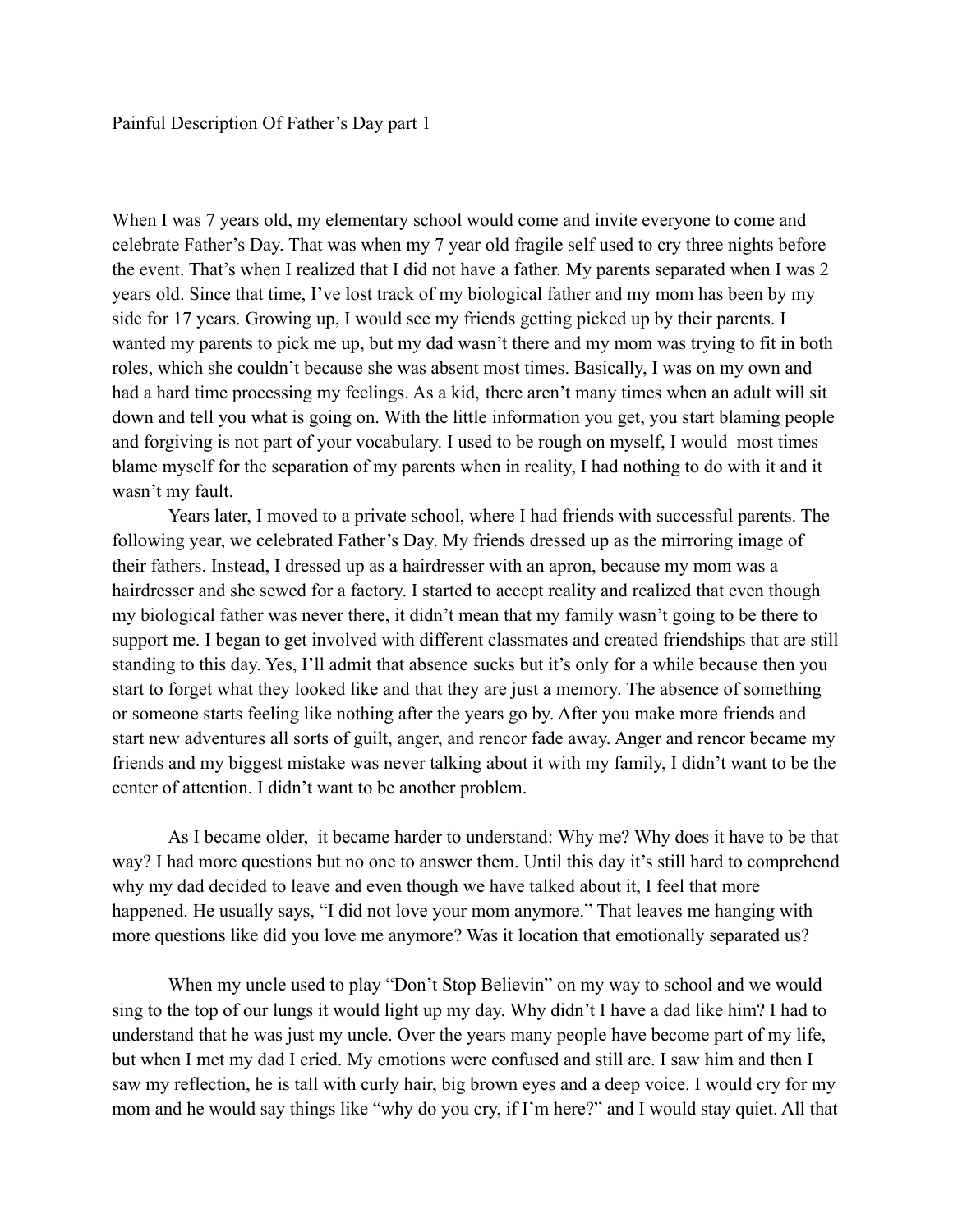anger I thought I had learned to manage came back. The worst attitude would come out of me until I made him cry once. I loved my sisters even my step mother but the problem was with him. Everyday for a year, I tried to get closer but it was impossible. I would just think about that time when my uncle told me "Margie you have to jump off the car" because it was burning and how he put my safety first and then his own. Little things that my dad would say, made things harder for me to forgive him, made me want my life back. The last time I saw him, I still felt like a stranger to him. Looking at his eyes I said, "would you still support me even after distance comes between us again?" To my surprise he said, "I just think you have a better life here." I am glad I moved to Philly out of a painful relationship, but I do admit that I miss him, I hope he knows that.

I am not upset with my biological father, I forgive him if there is anything to forgive and I wish him the best. He has a new family and I am happy for them, I hope my sisters have a different childhood than I did. The last time I saw him I told him I just hoped the best for him and even though we hadn't talked in a while, the last time we did we fought, I still want the best for him and I'll be here to give the support I never got. I've realized that family is anyone who welcomes you to their life. After all the pain I've learned that I'm not the bad guy in this story and that I never was, neither was him.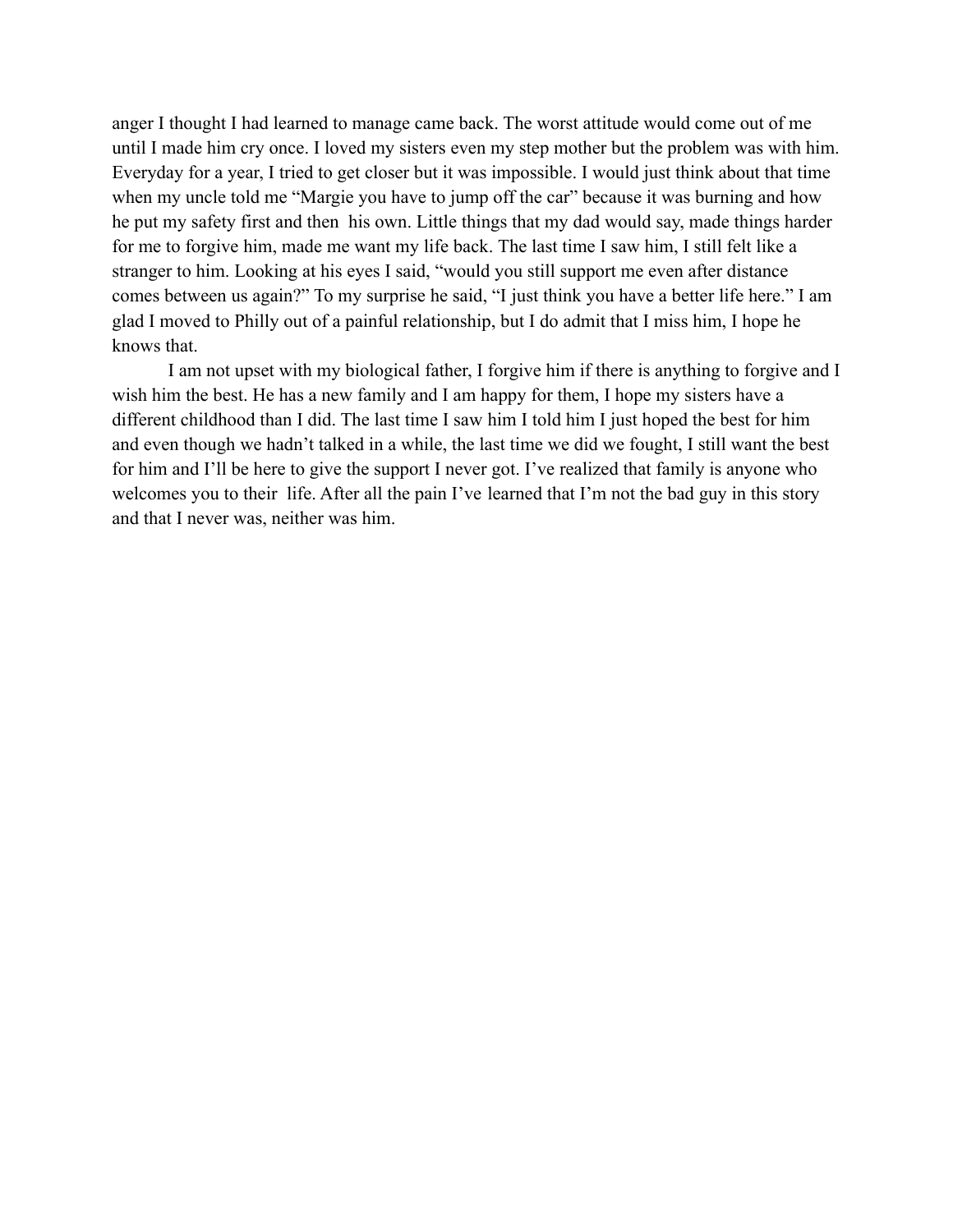## Painful Description Of Father's Day part 2

My favorite part of becoming an adult is laughing at life and having the front row seat. It is crazy how everything becomes so measured like a routine and still very random. My finances are careless and so controlled, it feels accomplished. I have a long way to go but the fact that I do everything on my own now makes me breathe a little more. Although it gets easier, sometimes I get stuck. My mom and I have a beautiful relationship and it is very understanding, she is slowly letting me open my wings to fly, but any day she could cut them for me to fall and come back to reality. My dad is here but he is not. Our relationship is one phone call away and a 2 hour flight, 30 hour train ride, or a 23 hour car ride. You would imagine like a normal dad and daughter's relationship, he might be very clingy and I might be his everything but till this day that is not the case. Forgiveness has become part of our relationship and we hold each other to a high standard waiting for one to fail the other. I resent him for leaving without explanation and he resents me for being distant, but I learned it from him. That really shouldn't be an excuse, but the little love I have received has not come from him and honestly that hurts more.

Life is full of expectations and we do not meet them at all. My dad and I we are constantly proving each other our worth, we feel each other's superiority, and we are hot headed humans, but the most genuine about our relationship are the hugs, the "I care about you", and the advice. I don't call him for Father's day anymore, I choose to forget. He calls me for two minutes on my birthday. Slowly working on a healthier relationship we learn more about each other's characters. It is funny, my mom knows our characters, but my dad and I can't seem to ever understand each other. Going back to what I wrote in Part 1, I see all of the pain and resentment I was holding and I could only imagine how he feels. I love his wife. She is amazing, she trusts me and we talk a lot. My sisters are my everything and over the years I have learned that family is home. You will always feel at home when you have your family around you.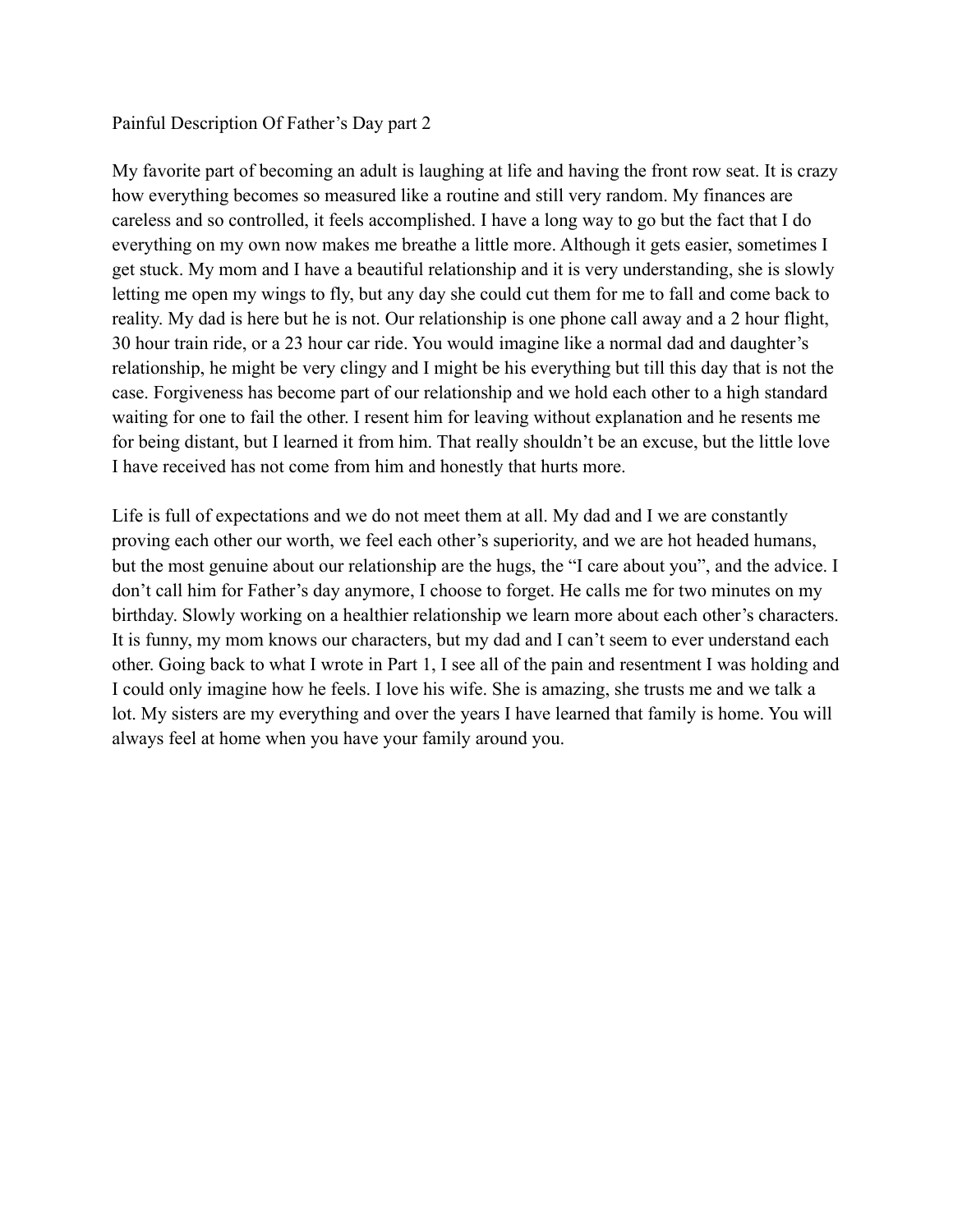My Fall

My love I promised on the third day we met Like the vows shared before the I do's Promised to not hurt you and to fight for our love Promised to not give up and not push away

Love who seemed to be foreign Just when I thought I knew you, I didn't Fearing that you could be gone one day And when that day came, I cried

Cried like a baby for the first time, Cried for hours under the light of the moon Under my blankets where we were one Next to my pillow as it had your scent

Cried for help, trying to forget those feelings Only the good feelings as you never made me feel unloved Until I noticed your absence.

You weren't there to tell me you loved me, To hug me, to fall asleep with your fingers running down my hair You were gone. The night had never felt so long, even the moon had the stars And I had lost my first only love

Your silence spoke, it hurt me more Confounded to my thin walls Crying under my breath, so not even the dust would hear me. As the tears disappeared on my shirt, I kept crying Slowly killing myself.

Maybe overthinking it and hoping it was all a very bad dream You had told me you loved me that night and I just wonder what I do? What didn't I do?

Going through our conversations and wished I said I love you more It's like falling down from a cliff, I don't know what is like, I just know that every second I fear and I'll be further from you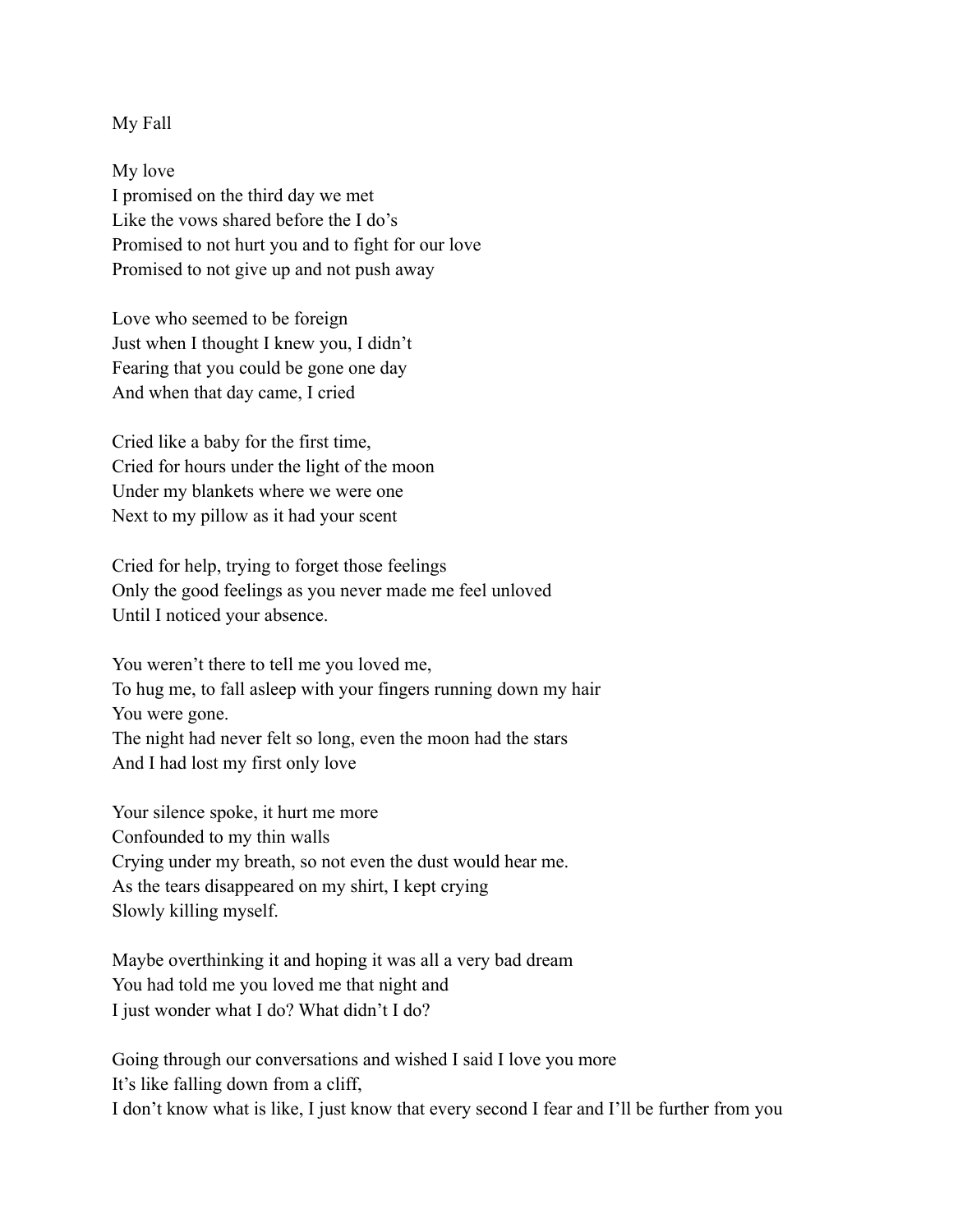My words don't even make sense I tear up to the thought of you Going through the pictures and texts is even harder because your smile enchanted me And made me feel like no one did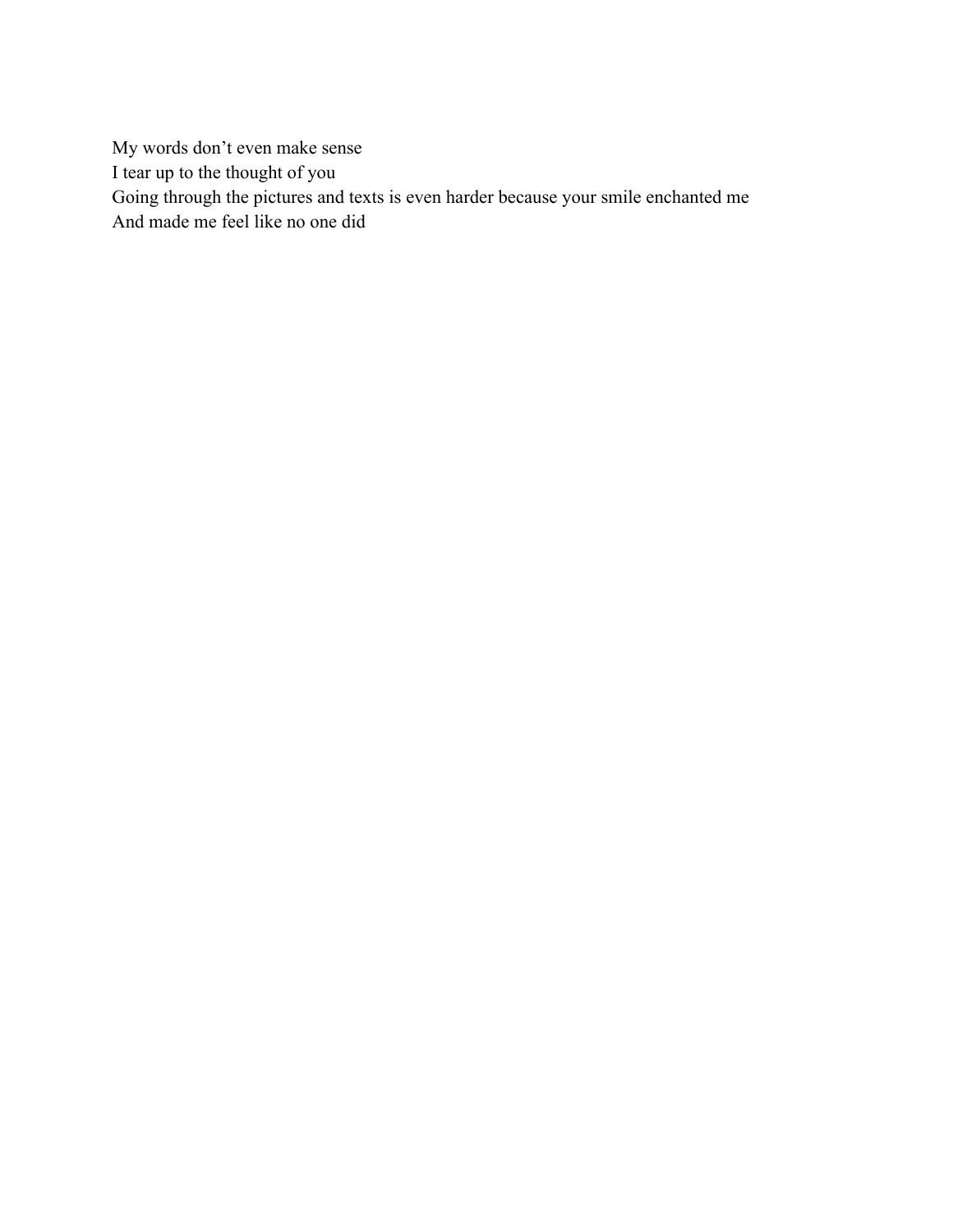# Wealth Health Romance

"5..4..3..2..1.. Happy New Year!" everybody shouted. As the crystal ball in New York City got to the top, the fireworks broke out into the sky in Sydney. As someone gave their last breath, a new member would have been given their first. 12 grapes one for every single month, my mom had to run to the closest Shoprite, she couldn't believe she had forgotten about the grapes. Each grape meant a prosperous and healthy month. Failing the tradition in my family meant dry hungry times of scarcity. All of us hoped for wealth, romance, and health, holding tight to our resolutions to kick off the year with the right foot. Well, that lasted for a couple of hours and business got serious.

On January 2nd, wildfires attacked Australia causing the death of many animals and the loss of their natural habitats. Across the world, people helped economically, protested and put the screws into a climate change, and we hoped for the Earth. Later that day, Iranian General Qasem Soleimani was killed in a US drone strike. US President Donald Trump had given the authorization and his tweets made it clear that he was ready for war. Today, my generation uses social media as the big platform where we stand together, joke… make memes, and inform the world about what is happening. While many were worried about being drafted, only five days later China had been covered with a virus, literally. With a Third World War about to break out in our hands, some people in our government underestimated the power of COVID-19. And so it was in that same week that the first death due to the virus was reported, America would have been witnessing an impeachment process for the third time. By January 20th, just 20 days into the new year and a new decade, America reported the first coronavirus case in Washington state and since then it is one wave after the other.

I was preparing for my Lacrosse season at a brand new school that had Asbestos for the first 3 months of the school year in 2019. Everything was running smoothly until paranoia started invading my head. "What if the virus gets to Philly?" My head was full of so many what-ifs that it was messing with my mental health. Physically, I was doing great and intellectually, I just wanted to give up with the SAT prep, but I couldn't. No matter what, I had to keep striving and proving to my mom that I could deal with practice, school, and a job and home all at the same time. My body and mind started to feel more tired as the days went by and summer was right around the corner, I couldn't wait for my junior year to be over. On January 1st I had promised, "to keep up no matter what." When I felt like stopping "no matter what, keep going" When I felt like jumping off a cliff "keep going, no matter what" When running the last 5 minutes of work or at practice and those 5 last sentences of my essay, I would repeat "keep going no matter what" What was the "what" that was going to stop me? Would it be stopping me from what I felt obligated to? So by March 12th, I was out of school. I had gone to my last practice and it was the last time I saw my friends and on March 13th the US was on National Emergency and we were all going crazy!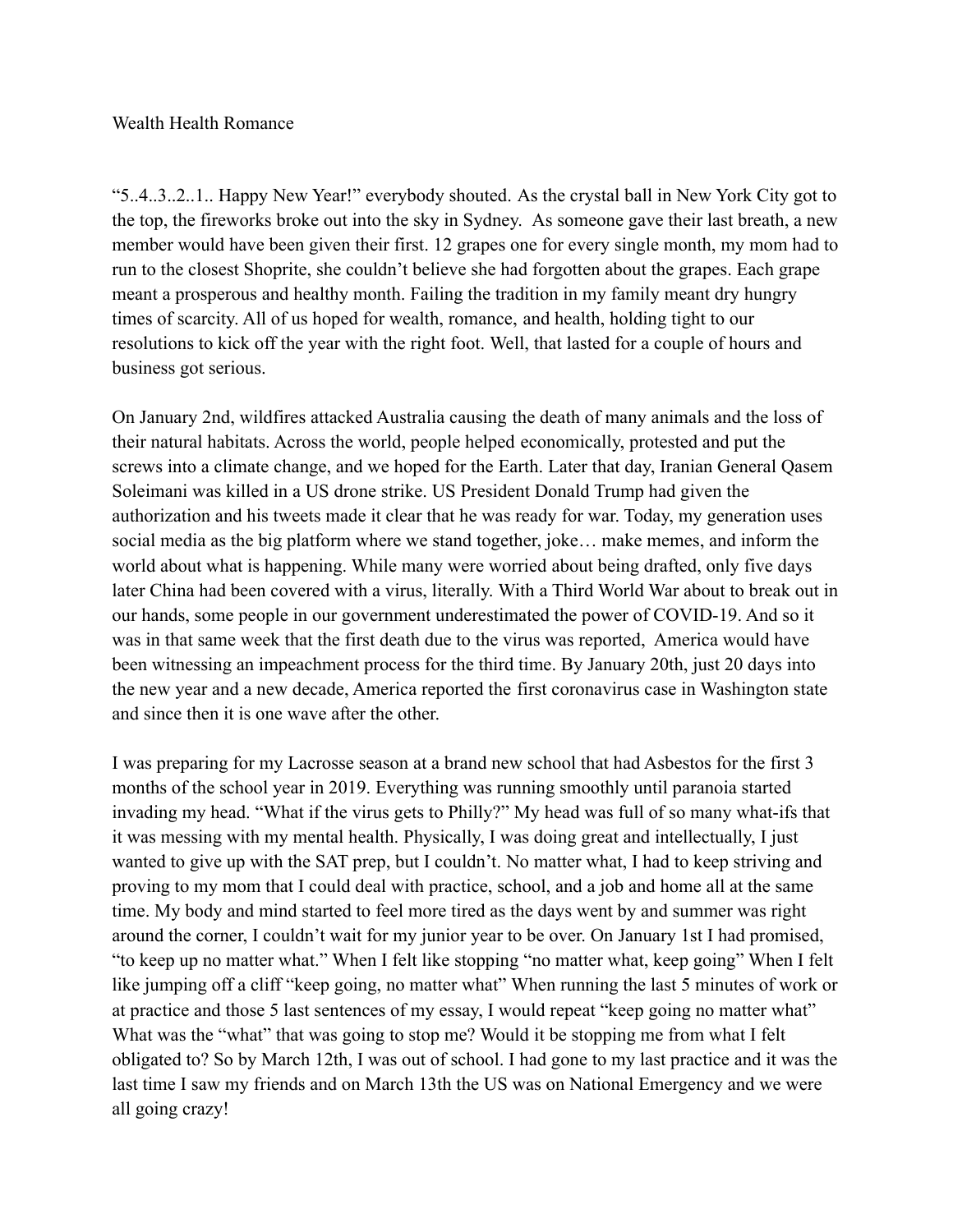The Sunday of the week prior to March 13th, I was supposed to go on a date, but the virus stopped it thankfully because after that I felt heartbroken and the love I had asked for on New Year's Eve wasn't desired anymore. While my aunt in Spain was in lockdown I was freely walking the streets of Philly on my way to work, that was all I had left. My mom had stopped working and she found a job at making face masks. As the days passed by, everything changed, there was no toilet paper on the Walmart shelves. Everybody was freaking out and it saddened me. I felt lonely and worthless and thought of attempting with my life, but I had other things in mind.

It brought me back to the old middle school days and wanting to run with my classmates chasing each other to my last breath. The craziness of the year, the unexpected happened, and death.

It was very funny! I wore a white bra, red lipstick, and green socks. Green socks to help me stand above scarcity, the red lipstick to help me kiss with passion, and the white bra to hold my monument and give me peace. New Year's Eve is the time to wish with illusion and hope. We wish for a prosperous year full of health, wealth, and romance. Us, humans have a tendency of believing and hoping for the best. We are innocent to failure and disaster! We cry when we face our fears and desillusions and New Years is the remedy to heal our poor broken souls.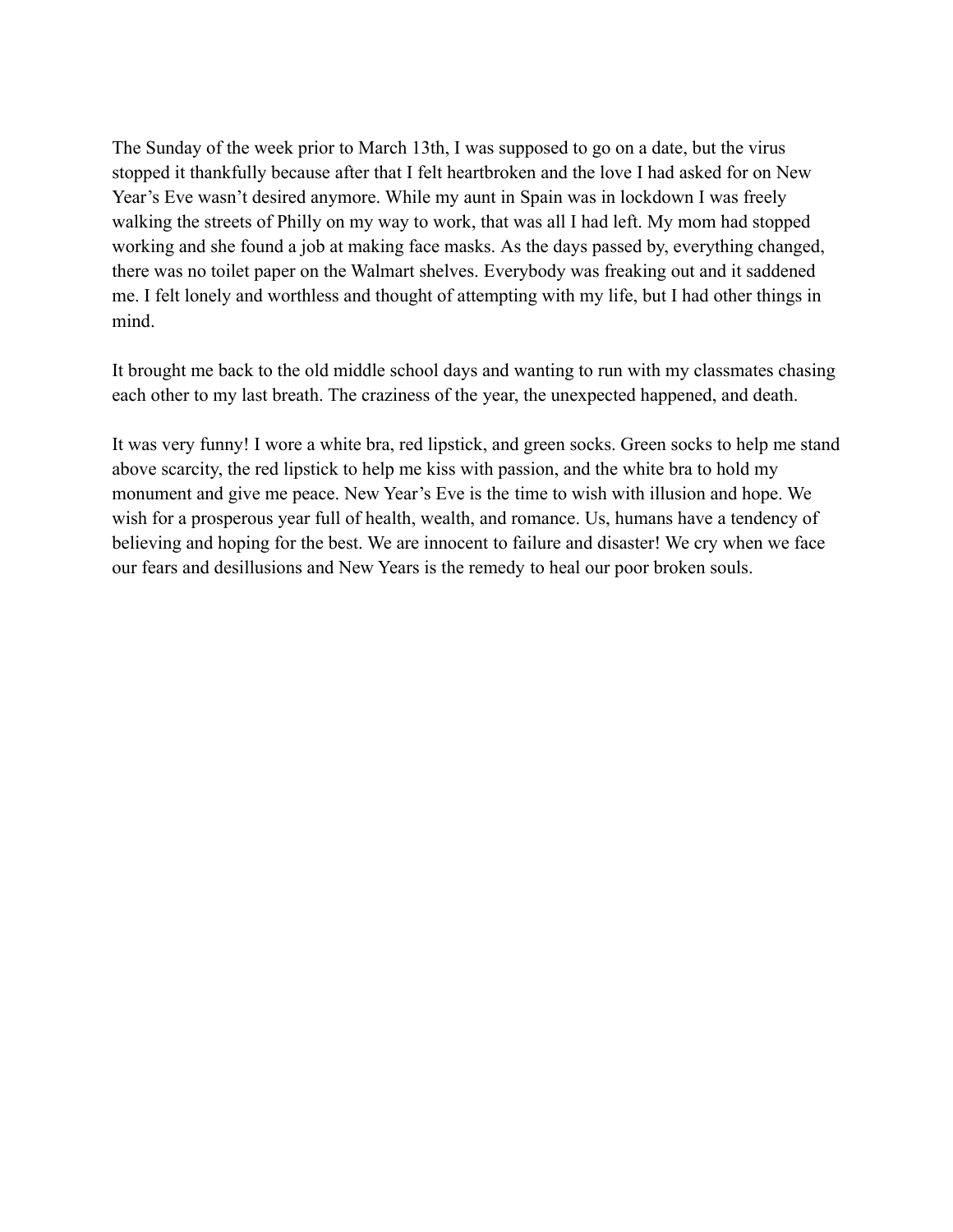## College Essay

All writers have secrets and our biggest fear is that no one will hear our story. That was my case when writing my college essay during the summer of 2019. A total of 650 words, nothing over because they might not read it, nothing less because they might think I am lazy. I planned to tell them my secret and then just maybe they would want to give me opportunities, but what kind of opportunities does an undocummented student get? Here is what I sent:

Here is a secret that not everyone knows about me, I am an undocumented immigrant. One day, my mom said, "Tomorrow, we are leaving and we are never coming back." I didn't get a chance to say goodbye to anyone. And that's how just at eleven years old, I set on an unforgettable journey that changed my life. I used to live in one of the most dangerous countries in Latin America, Honduras. I thought we were taking a relaxing airplane ride, but my trip was elongated to 28 remarkable traumatizing days on foot.

Those days gave me the adrenaline of a lifetime, all of the running and hiding became like a cops and robbers game. I was hunted by the Mexican police at night, but in the morning, I was a tourist dazed by Mexico's beauty. Most of the action happened at night, from walking corn fields to jumping into buses, everything was planned. We must not get caught or they would send us back to Honduras and that would have been worse.

As children, part of our early education is learning about maps and their story. I always imagined that I was one of the crew members next to the cartographer watching out for any possible threats in our journey. Our mission was to escape to refuge but just like the pirates and cartographers, we were eager to see the full picture and scream eureka. One of the moments that I feared the most was when I hung from a tire to cross *El Rio Grande*. While on the tire, the waves would drag me away. I would slip through the tire and my view became invisible that my eyes were getting adjusted to the water until the oxygen started to scarce. My feet were tied to the grounds, making it a fight to come up.

On April 3rd, 2014, I had done so much traveling that my feet wanted to give up. My hands hated me, but my conscience had never been this happy. I remember walking by the fields, hearing the coyotes crying my welcome, walking on what was not soil, but old clothes and items of the many lost refugees. I was hungry and injured but the air had never felt freeing. The lights of a patrolling car blinded my eyes to the reflection of a tall man, friendly at first, but his mouth wouldn't leave the f word and Mexico alone.

At the detention center, I was placed in a small room, *la hielera*. I had never been so cold in my life that thought of it, freezes my bones. I was told I was a criminal, but I was a good and smart child. The patrol officers told me that I would be at the center for months. Covered in sheets of aluminum foil while eating a piece of bread my mom and I had shared, they told us to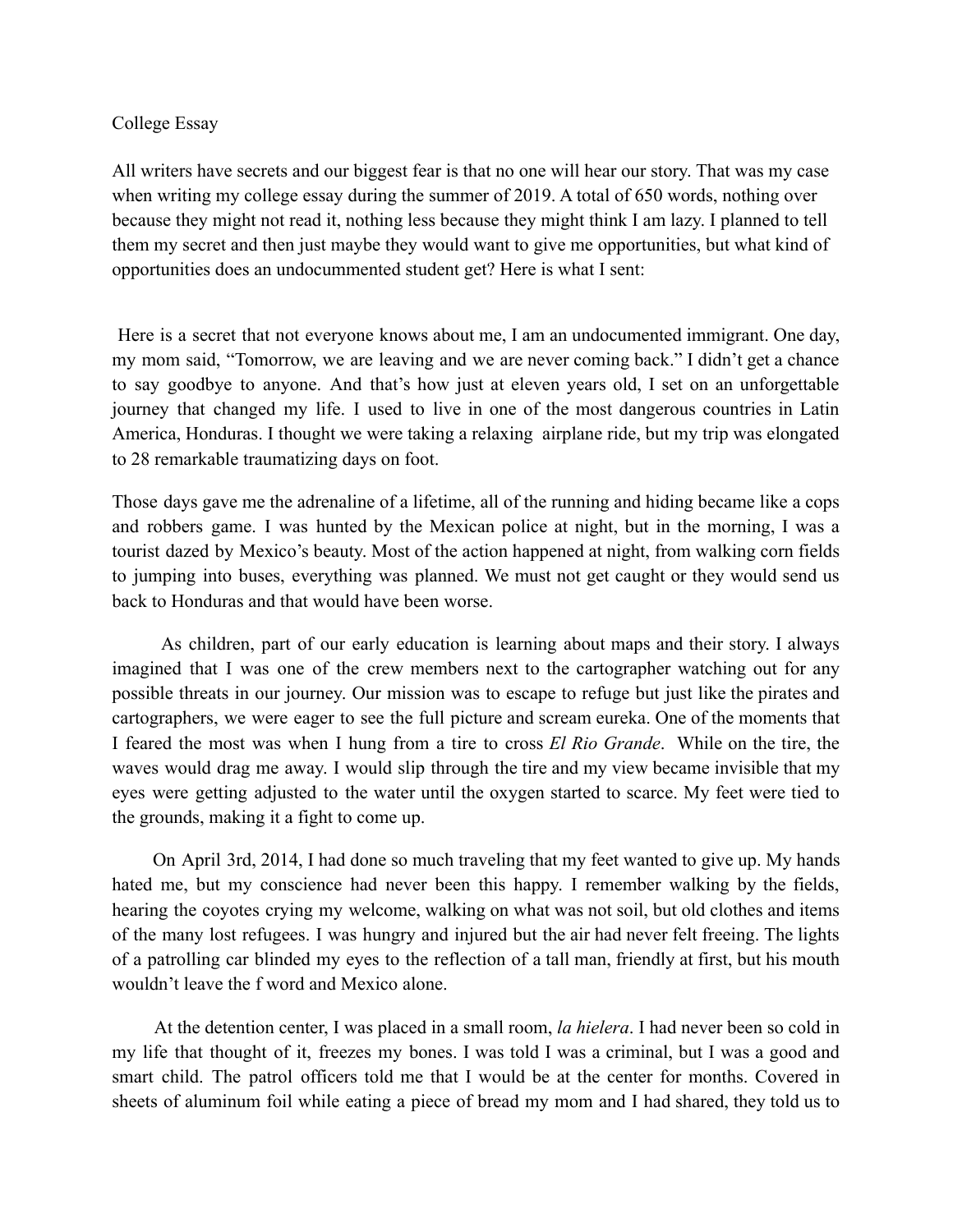go to our new home. At the dawn of April 10th 2014, I arrived in Norfolk, Virginia. After that day, life became a game with new levels to pass, but I'm too far to start all over again and too determined to pause.

I did not cross any other wall than the one in Mexico for no reason and risk my life for everything to be in vain. I want to make that trip worth it, I want to keep translating for my people at work, keep making doctors appointments for people I don't know, and teach them that they have human rights. I wish I was the last undocumented kid that had to step into a detention center and even go through my trip. One day I'll found a non-profit that will sanctuate these children, because they are hungry for a future of possibilities just like me. I am here to make my dreams come true and I intend not giving up

Yeah! I know it sounds a bit childish but it is fine. I wanted them to know my story so badly that I forgot to write about my feelings. Here is what I wanted to say if I had gotten the chance to a higher word count. That does not mean the word count makes me a failure, it is more like I thought of what they might have wanted to read, instead of writing what I wanted them to read.

Here is what I really wanted to say:

Here is a secret that not everyone knows about me, I am an undocumented immigrant. One day, my mom said, "Tomorrow, we are leaving and we are never coming back." I didn't get a chance to say goodbye to anyone. And that's how just at eleven years old, I set on an unforgettable journey that changed my life. I used to live in one of the most dangerous countries in Latin America, Honduras. I thought we were taking a relaxing airplane ride, but my trip was elongated to 28 remarkably traumatizing days on foot.

Those days gave me the adrenaline of a lifetime, all of the running and hiding became like a cops and robbers game. I was hunted by the Mexican police at night, but in the morning, I was a tourist dazed by Mexico's beauty. Most of the action happened at night, from walking corn fields to jumping into buses, everything was planned. We must not get caught or they would send us back to Honduras and that would have been worse. The memories haunt me sometimes. I think about the many times I saw death and fear and the many times I talked with each one of them. Fear was telling me that my mom could get rape. Fear was telling me that I was going to get caught, it told me that someone was after me and nobody was going to help me. See, death was very sweet. Death invited me to explore her and taught me to accept her just not yet. She was there when falling into a pond, she was there when I was drowning. She was holding my feet and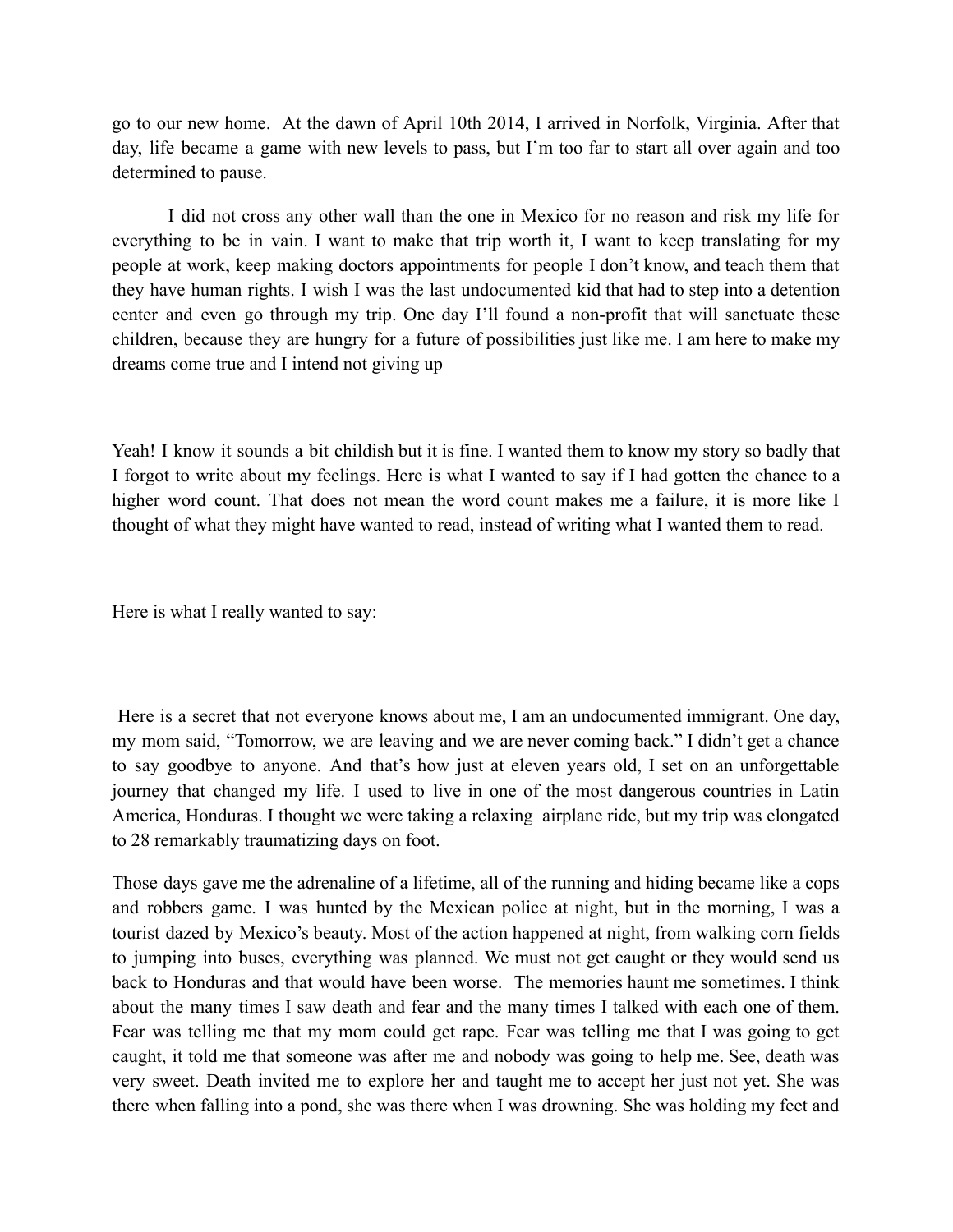dragging me through the water and I was so ready to let her do it. I was so ready to tell her it was fine because I was tired. Death was a very unapologetic lady, she didn't let me fall through the cracks of my brain. She might have snuggled my body, but she never knocked to enter my head. I saw her walking back and forth but she never knocked and if she had, I would have let her walk in.

As children, part of our early education is learning about maps and their story. I always imagined that I was one of the crew members next to the cartographer watching out for any possible threats in our journey. Our mission was to escape to refuge but just like the pirates and cartographers, we were eager to see the full picture and scream eureka. I pictured crossing like seeing the other side from a mountain and pointing towards home. Although it wasn't anything like that or cute. Fear and Death were so prominent that you became familiar with them. Familiar like if they were family, that's how close they were. Just as close as when a grandma cooks arroz con leche for her daughter who is feeding her kid. Who would have thought that was going to be our story. One of the moments that I feared the most was when I hung from a tire to cross *El Rio Grande*. While on the tire, the waves would drag me away. I would slip through the tire and my view became invisible that my eyes were getting adjusted to the water until the oxygen started to scarce. My feet were tied to the grounds, making it a fight to come up. My mom was the first I saw after I made it to the other side and we both looked at each other and it felt warm without needing to hug each other.

Through the days, I had done so much traveling that my feet wanted to give up. My hands hated me, but my conscience had never been this happy. I remember walking by the fields, hearing the coyotes crying my welcome, walking on what was not soil, but old clothes and items of the many lost refugees. I was hungry and injured but the air had never felt freeing. I stopped to catch air and I will never forget the moment when I heard the sound of the city, when I celebrated that I had made it. I was very confused but it felt good, it felt good to be free, I had all I wanted and needed with me, my mom and a necklace my dad gave me. The lights of a patrolling car blinded my eyes to the reflection of a tall man, friendly at first, but he thought I was Mexican and he kept saying "fuck". My English was very broken but I understood. He drove for about 40 minutes and my mind thought he would get us McDonalds, but he kept driving. He dropped me off at a detention center.

I was placed in a small room, *la hielera*. I had never been so cold in my life that thought of it, freezes my bones. I was told I was a criminal, but I was a good and smart child. First they told me to take shoe laces off and ripped the earring out of my ears. They gave me a piece of aluminum foil. That night my mom covered both of us with the aluminum foil and although the cold of the floor pressed against our backs, we found warmth between us, all of us! There were many children and many women and each of us had a different story.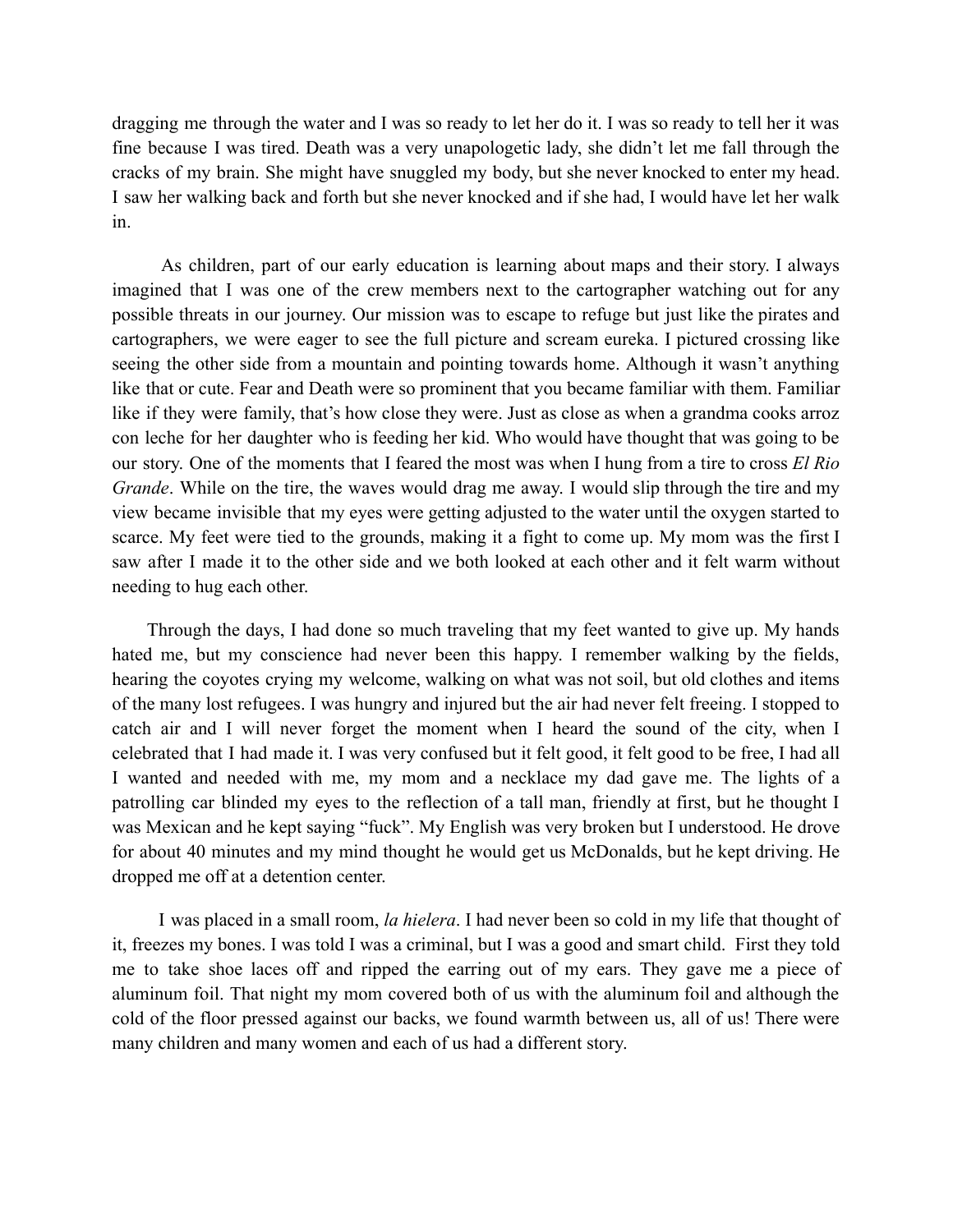The patrol officers told me that I would be at the center for months. I was scared, I felt cold and hungry, but it was better than nothing. Then they took me to a different cell where I didn't see my mom for three days, but the officers were so sweet. I will never forget one of them, his face is tattooed to my mind. His name tag rests in my eyes. He gave me water when I asked and he knew my name too, he was the one that let me go to my family in Virginia. Although I hadn't seen my mom and I was covered in period blood, I met the strongest girls, they braided my hair, they hugged me, and they prayed with me. We held our hands and prayed and prayed. "Margie Castejon? Let's go, it is time to go."

After that day, life became complicated and hard but I have no intention of giving up. I did not cross any other wall than the one in Mexico for no reason and risk my life for everything to be in vain. My trip was worth it because I am accomplishing things I would have never done back home. I want to keep translating for my people at work, keep making doctors appointments for people I don't know, and teach them that they have human rights. I wish I was the last undocumented kid that had to step into a detention center and even go through my trip. I remember telling my mentor my secret and telling her I wasn't a criminal, but she told me that everything was going to be okay. And it was great! One day I'll found a non-profit that will sanctuate these children, because they are hungry for a future of possibilities just like me. I am here to live the best and take all of the opportunities I can because I am young and full of dreams.

Now you might be wondering what happened with college? Well I applied to Villanova, Swarthmore, Northeastern, Widener, Temple, Saint Joseph's, and among others. Although some turned me down and others didn't. It infuriated me that after being in Philadelphia for so long I was never considered a Pennsylvania resident, meaning that tuition would be higher and I was already at a disadvantage. I felt I was being set up for failure, I felt my dream was being robbed from me. It was very unfair, having to read from the International Admissions Office when I was very much less than 5 miles away. It was like a cold bucket of ice, like fire burning my heart, like needles on my feet. There is no greater pain than feeling robbed from what you love. The many times I wrote my essay meant crying my eyes out but I had to keep typing. As I write this description I can't help but let my tears run down my cheeks and feel so proud of myself. Although those schools and the government make it a pain in my ass, I will be going to Community College and I am pursuing an Architecture degree and God knows how much I wanted this. I wanted this with all of my heart and soul. Being a straight As student and working at night was hard, but I am not stopping now. Nobody can stop me, because any day I will cross borders to pursue my dreams.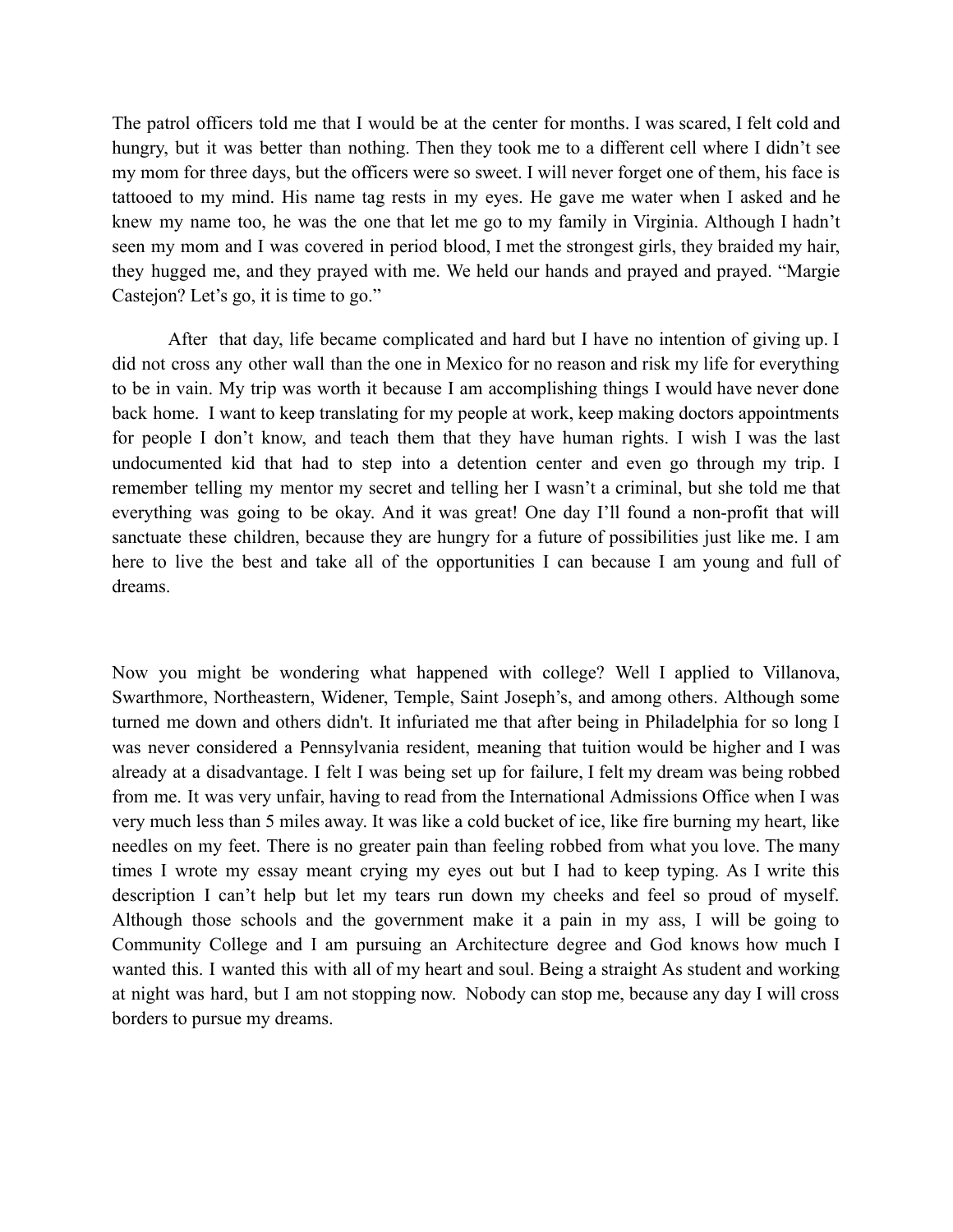Roots

About five years ago I wrote this mini speech and it made me fall in love with writing. And although I will never climb Mount Everest, 11 year old Margie was so proud of this piece of writing.

I am from political speeches, I am from my uncle's long, dramatic, and persuasive speeches that talk about how the government should be. I am from a country where the people only get political promises and no changes by the government. Here, I am from a diverse culture. In my small world at home, yo hablo Español and in the outside world I speak English. I live in a Cambodian neighborhood, with my Hispanic family in an American city!

I am from turtles, slow movements describe me. Green is not my favorite color but it gives me hope. I love turtles. Turtles are brave because the ocean, which I am afraid of, is their home. By that, they teach me to not be afraid of this cruel but amazing world.

I am from those who fight for everybody's rights and equality. My first name is Margie and my last name is "Fight for justice". I am against discrimination, discrimination of any type. Discrimination, like when an old man at Rite Aid dropped his things, and refused my help because of what I look like, because I am Latina, because of my roots. My dark curly hair, my brown skin, and my Latino accent were a problem to him.

I am from part-time loneliness. My mom works everyday and my dad lives 20 hours away. I spend most of my time with my imagination and creativity, making them my partners in crime.

I am from curiosity. I like to learn about new things every single day. People say I am the daughter of the word 'danger' and 'risk', because I love to explore, meet, and try things I never knew before.

I didn't like the color blue, but when I turned 7 years old, out of nowhere I saw the inner blue that some girls don't like. I am from the color blue. Blue reminds me of the beautiful melody of the ocean. I am from memories. I think that we are made out of memories which turn into valuable life lessons.

I am from Mt. Everest! One day you will be watching TV and suddenly, you will find out that I "Margie" will be climbing to the top of the mountain!!! This is a dream that I will accomplish. Whether or not I make it to the top, just having the mountain in front of me would make me happy.

I am from my thoughts. I love my thoughts, positive ones or negative ones, that is what I think. Even though I do not like the negative ones, they still turn into inspiration. I am from my school subjects. I just love them, simple as that. Each day my school subjects teach me to try hard and not be afraid of mistakes. Math might not be my favorite, but it teaches me that every problem has a solution we need to find. Social studies teaches me that we can be part of memories and history. Art teaches me the beauty of the world, but also the beauty of life.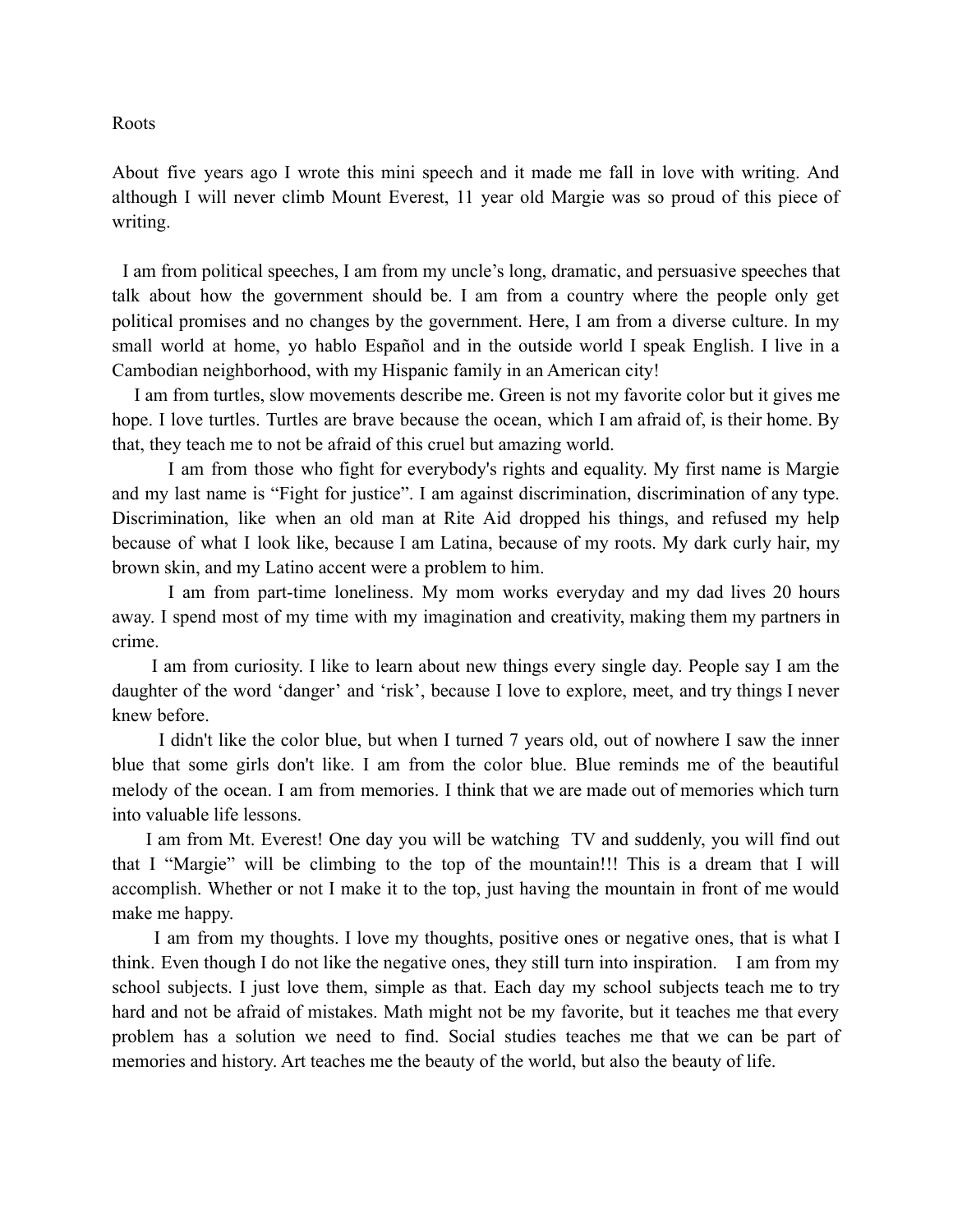I am from competitions. I like to win but I do not always win. I am from my own personality, I love myself, and I like who and how I am! I am from everywhere, except for silliness. I am allergic to strawberries but I also consider myself allergic to negativity.

Finally, I am special because I am a writer. I am from writing because writing is the place where I can make mistakes without being judged, the place where I feel safe.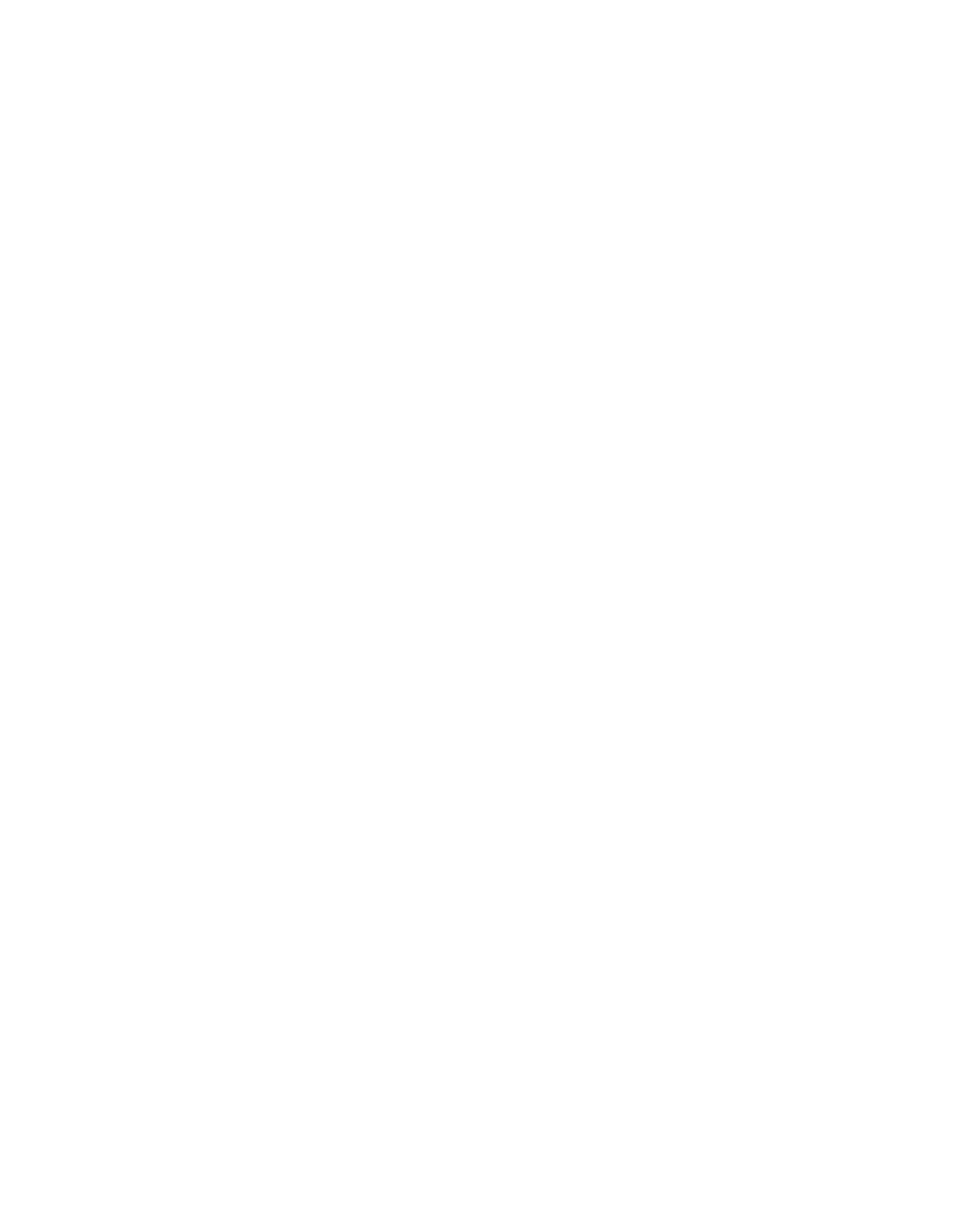## Male Parent

She cries every night Thinking you'll be back Holds tight to me, I am all of you have left behind One call, enough to open her eyes To know she is alone.

You who left for the future of three Should have kept it in your pants, So hard was not to cheat

Of your lies Had not broken the trust Had not to open her eyes She would still believe of your unrequited love

A denied replica of your blood, Your conception of four, Only two get your love.

And when the second was denied, And I warned him, you said He did not have to know, you should stand by my side you traitor of my blood

I'll kiss you and make up for the The young heart you broke The woman you don't love For my siblings, it's not their fault And as for the first-born,

I hope I don't carry your curse.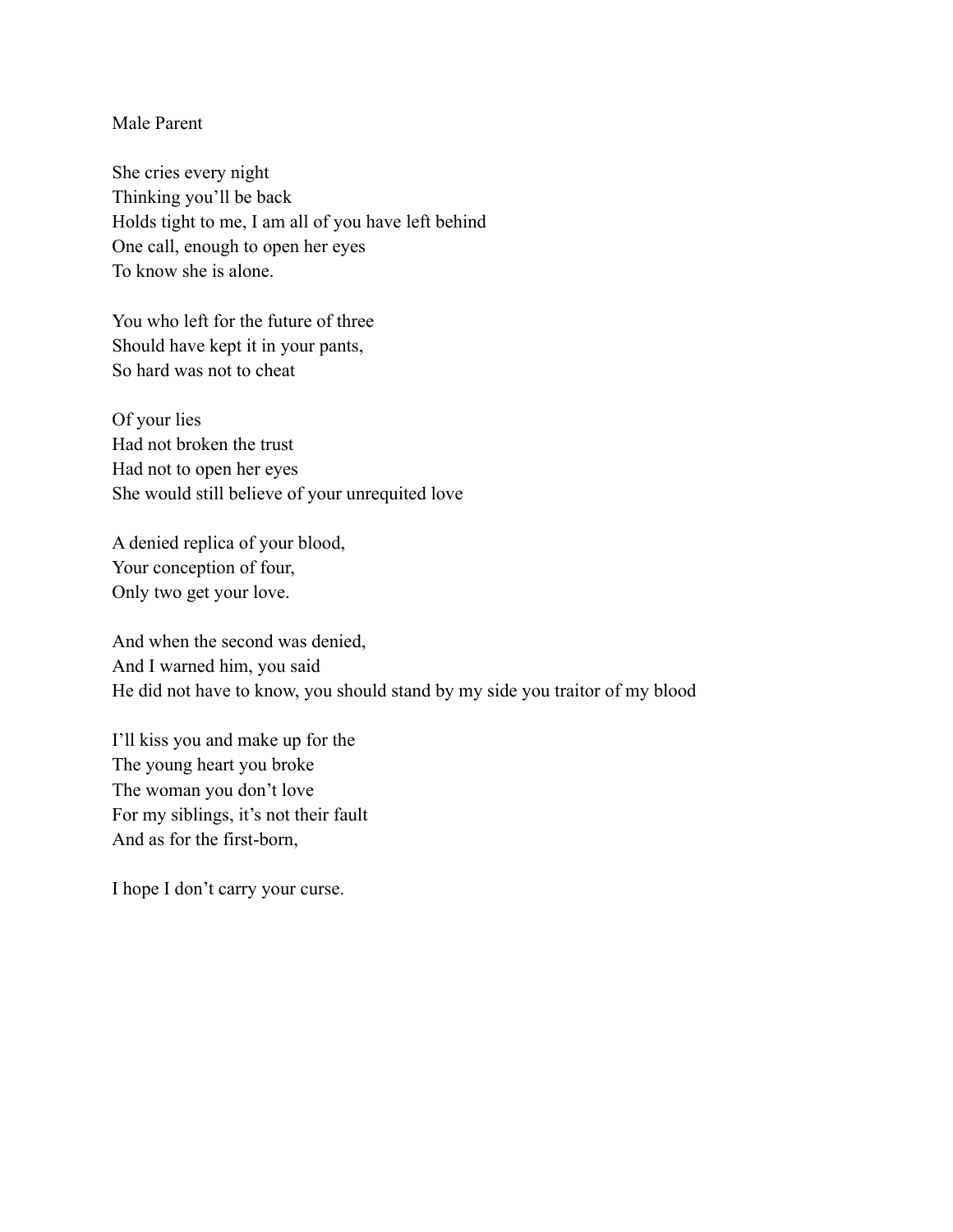## Dream

Just like your son, I dream to be To be me, to find myself with no limitation But it is the limitation that confines me to these walls Like a bullet on the shotgun A call to stay home, I want to fire up Screaming to your son can I be like you? Not like you, you, but you the one that gets the power you

I get the names, I get the endless fear, I get a number And shouted out to get in line. All of us live in fear, Before walking out the door Turn left and right at 7:31 Don't wanna be caught by the wrong pal

I want to be like your son, He does not have to fear.

Be a lawyer they always said You have the posture, the character You can be anything desired A Desire, clenching on to your teeth And screaming, God why me? We've been through worst

And the barriers will wall me from that desire, a dream

It's living in the nightmare And waking up, can it really just be a nightmare? I am scared Every day I dream Every day it changes but I know who I don't want to be I am a forgotten, rejected dreamer of the world.

a Dreamer Not a number, not an alien, If I could. I'd get in line,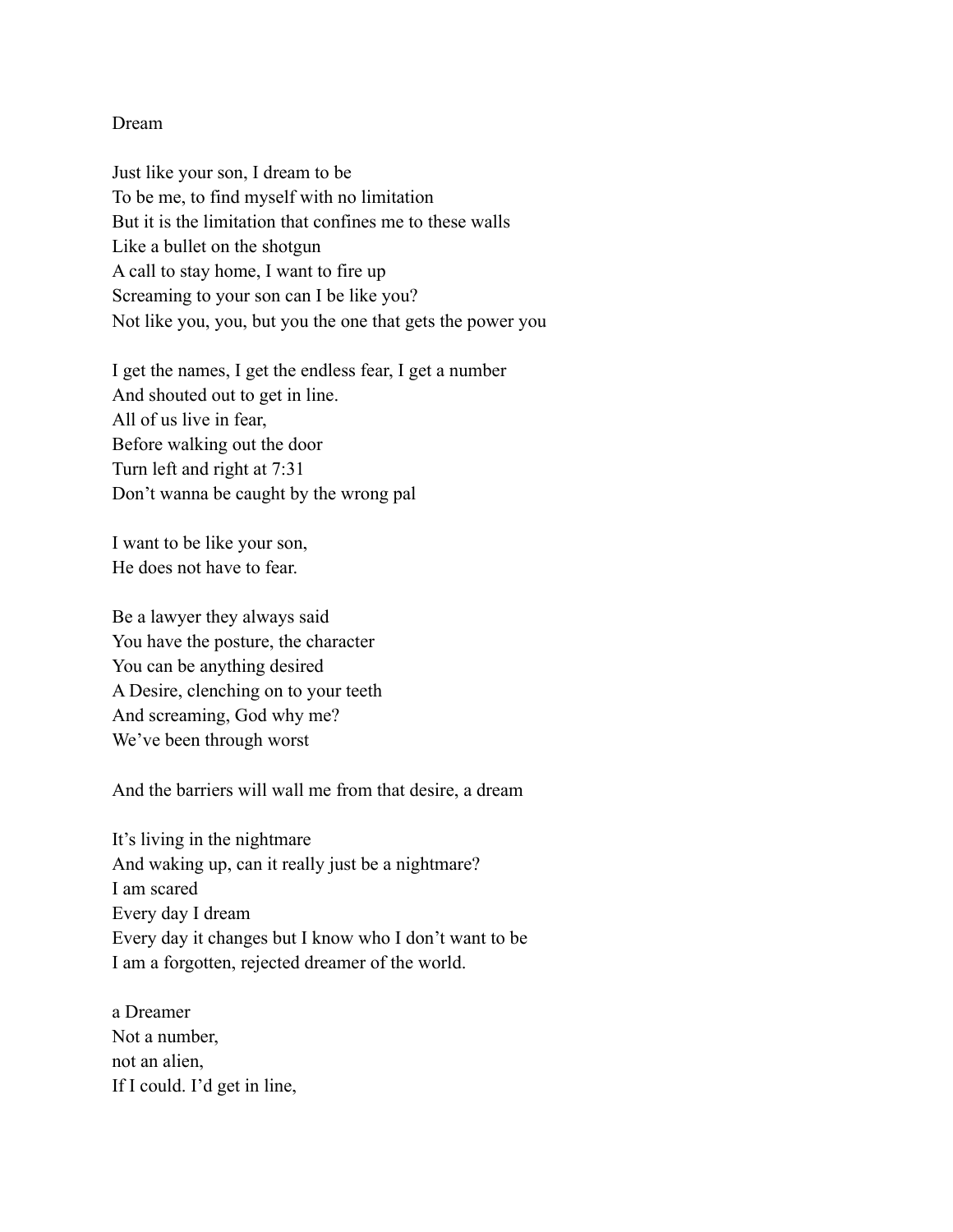But would you visit me and bring me flowers back home when I die? and just might die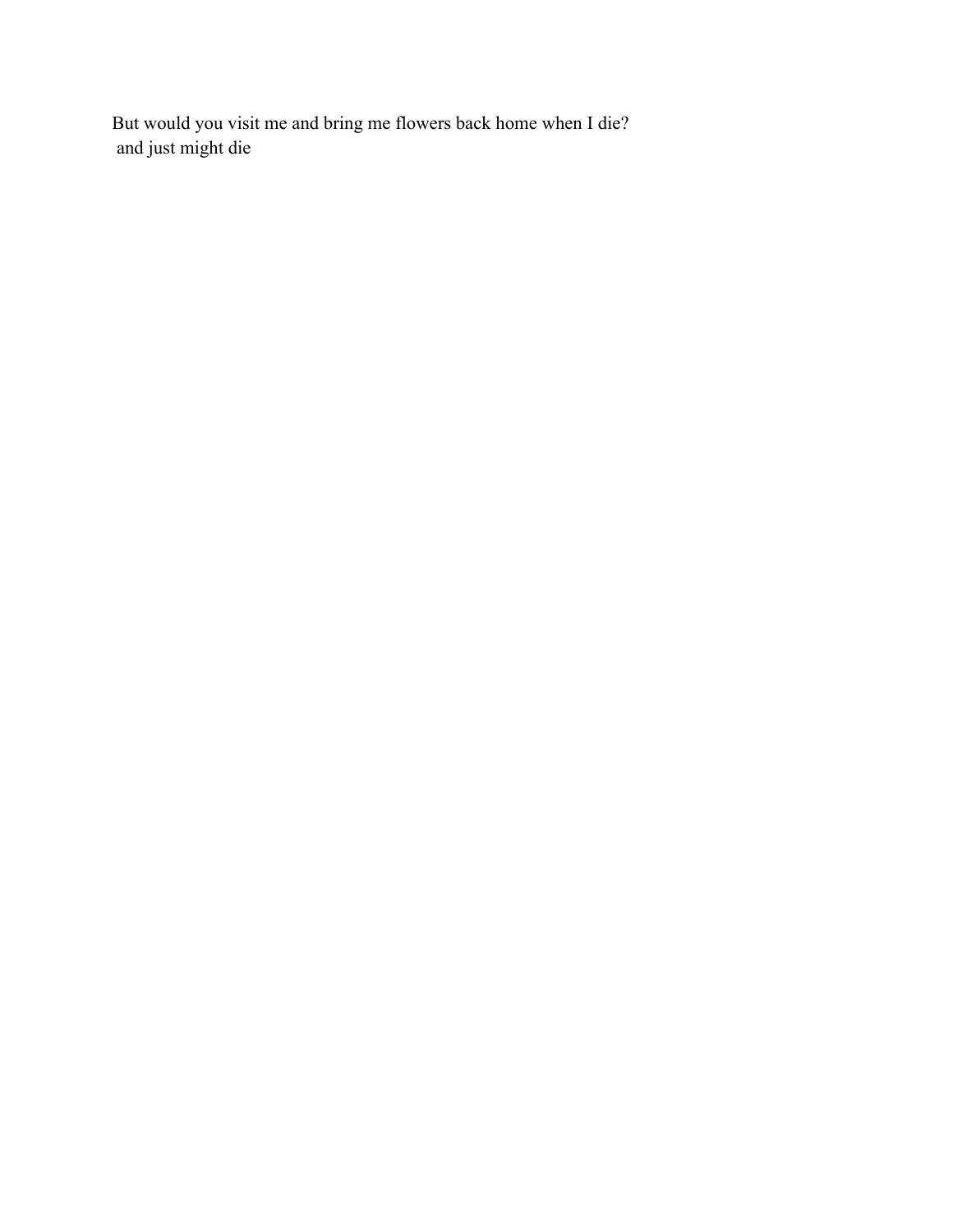"Because you asked about the line between friendship and relationship"

Starts with a smile Moves on to a conversation full of "hellos" They hold you tight between their arms The sound of their heartbeat making your world an earthquake midnight calls, full-on gossip mode Your eyes and the stars are brighter until the sun starts peeking through the window

And you told them everything because they listened like no one did

And

A moment of doubt and question make the earthquake stronger Becomes more than a hug, And when you crash you become one intertwined.

So, can I live without them? And

When you notice you are better with them You ask for more But you are just a friend.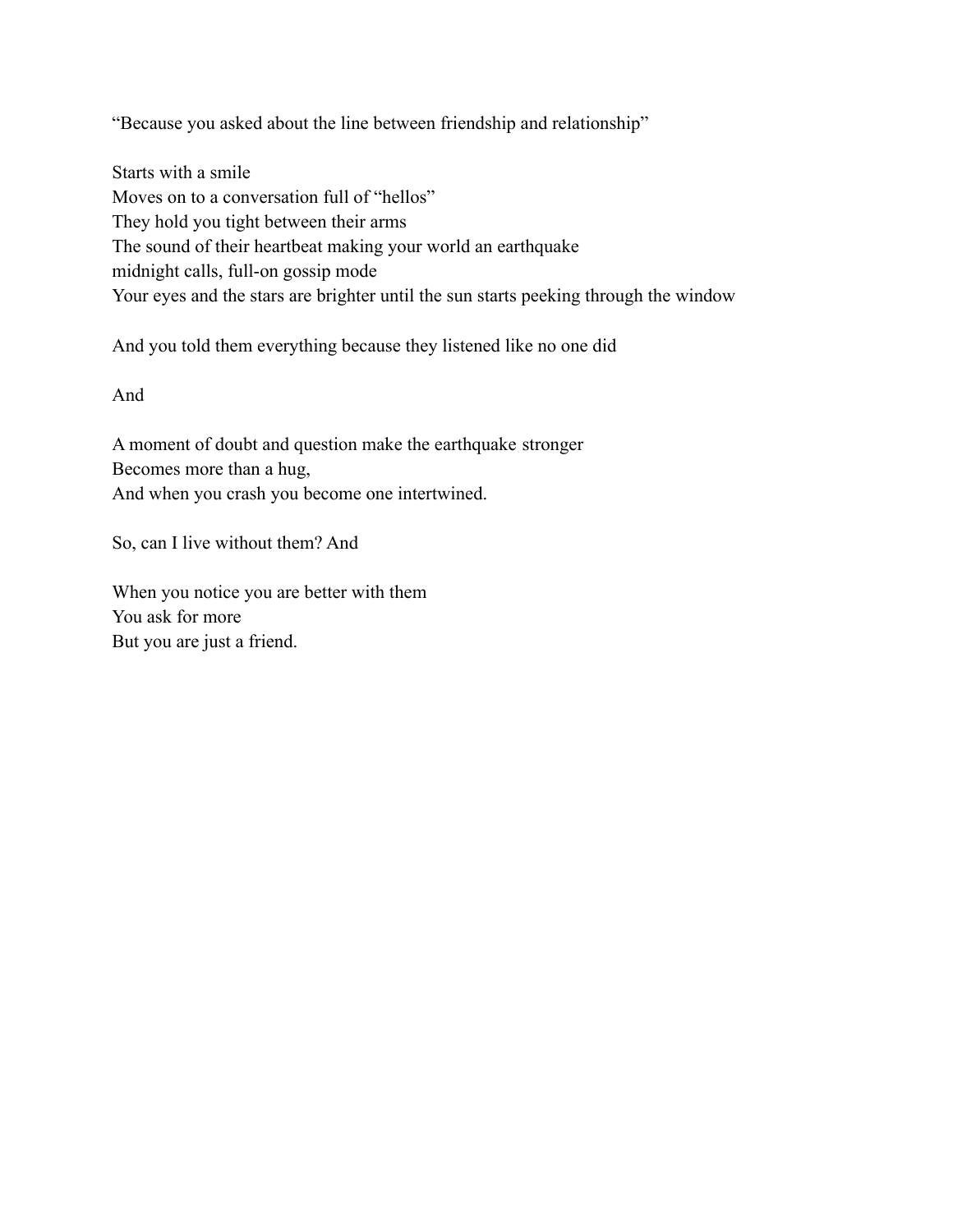#### I See My Beauty In You

I see my beauty in you Through the mirror of your eyes Reminding me of my mother My mother who hugged you Who you believed was yours, And became yours

She wanted you, You were a small reflection of me And through your eyes, she saw her mother And her mother wanted me.

The thought of you being gone. her mother, my mother, and her sister asked me Should you exist? Her sister asked my brothers Should she exist?

You between the forbidden wrong love, Her sister was married and her husband shall not know

I see my beauty in you Just like me, your mother was told like my mother It's you or her? It's your choice My mother said, her, But years later my mother said, her sister, my mother and your mother did not know of you

Did not know your beauty, your love A group chat of many of pros of choice and not, Endless fights, but it was up to your mom. The deed must be done,

Your mother, my mother, her mother Mothers of us left her to decide And cheating shouldn't be the excuse, your mother My mother, a condom was so hard to find? Nobody knew what your mother was going through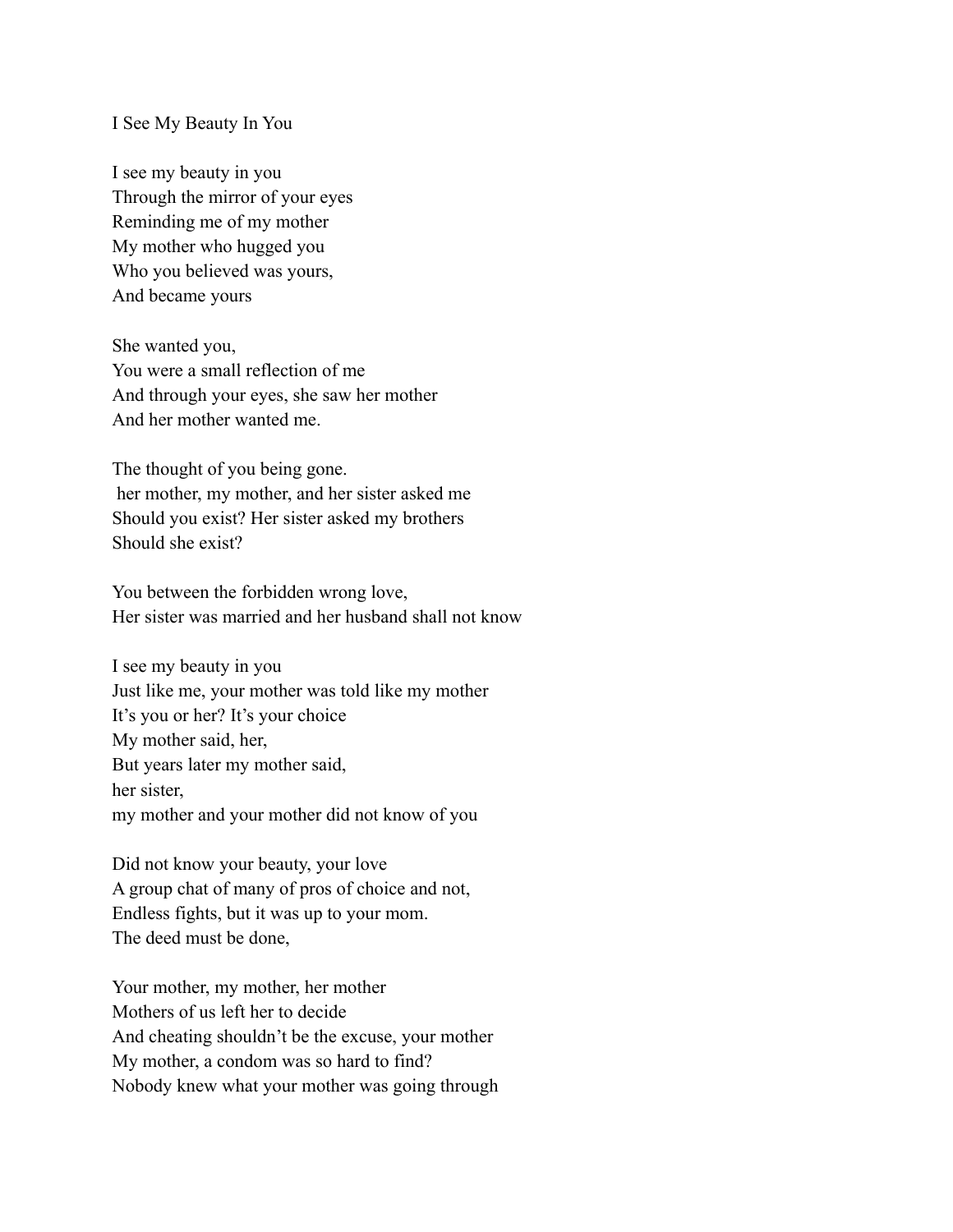Your mother who carried you on her belly The brother that secretly judged her, My mother who supported her, Her mother who couldn't recognize her

I see my beauty in you The beauty of my mother and her mother And in your eyes, I see the women The women who said no, Who did not know, Who conceive every 9th month

I see you being like me, your mother, my mother, and their mother I see you being human and imperfect I see our beauty in you.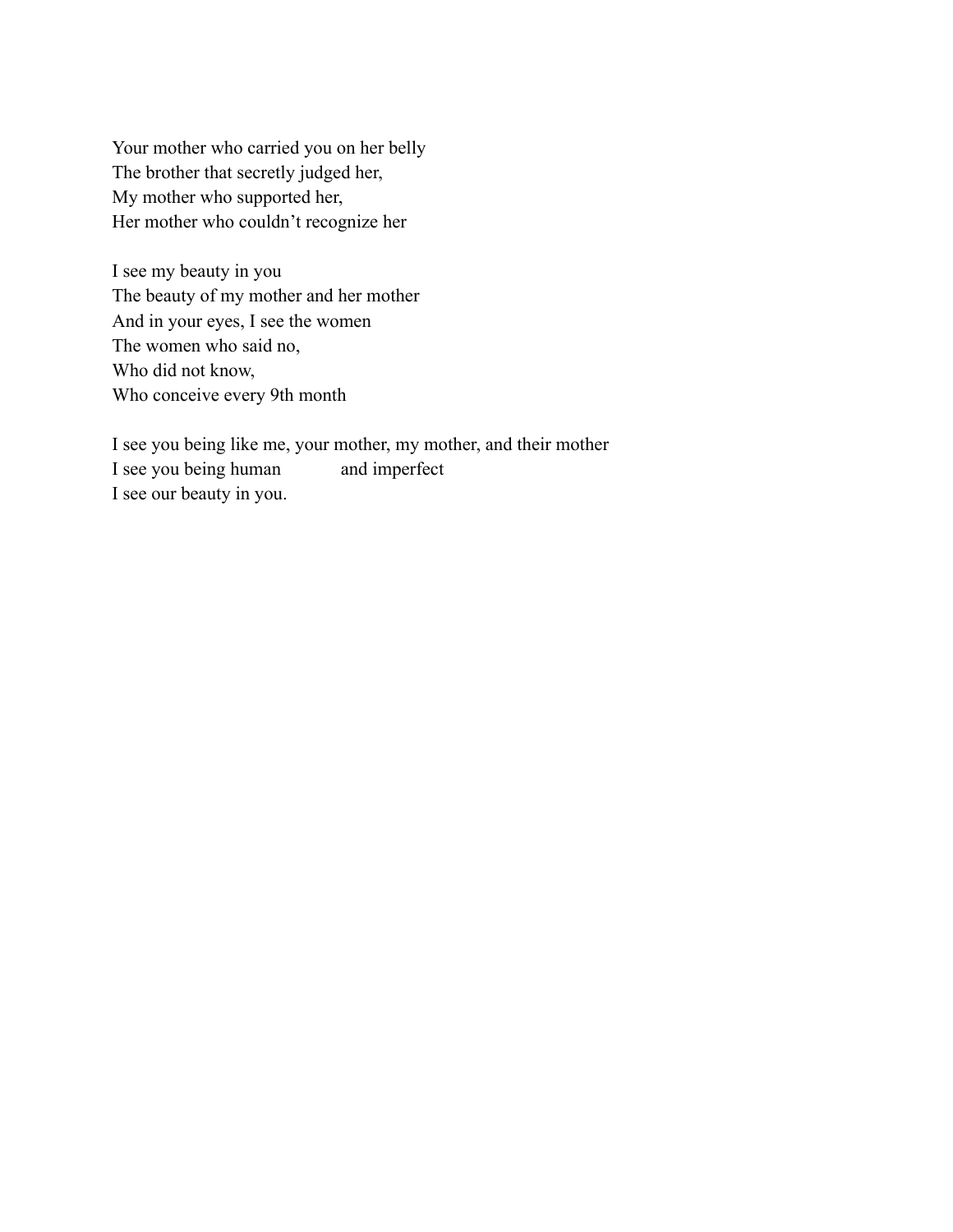#### Raised by Machos

Machos from the mountains Machos that didn't have shoes, Whose parents would hit them every night "Act macho' he would always demand us" Crying their souls to sleep

Immune to the tears and pain "I swear my child won't have that curse of mine" Humiliated by their grandma, laughed at her drunken dad

Raised by Machos with city dreams "A house, a car, a different life" As of my mom, they saw the maid, The sister know-it-all, the sister-like mom Raised also by my mom with visions and missions But the Machos, taught me, about a coward Opened my eyes to my worthiness and beauty.

Machos that wouldn't let me walk down the street they knew about the other men Sermon after the other "you are young, you are the easy prey" "You act tough, you act macho, you are not and won't be easy prey"

Raised by Machos Four machos, short, tall, tall, and tall Feisty, smart, feisty, and patient Machos acting tough, but cried to romance Feared love, feared loss and loneliness.

Machos who became my father Four portraits for the machos Hugs for the machos Laughter with the machos Love, advice, and protection for me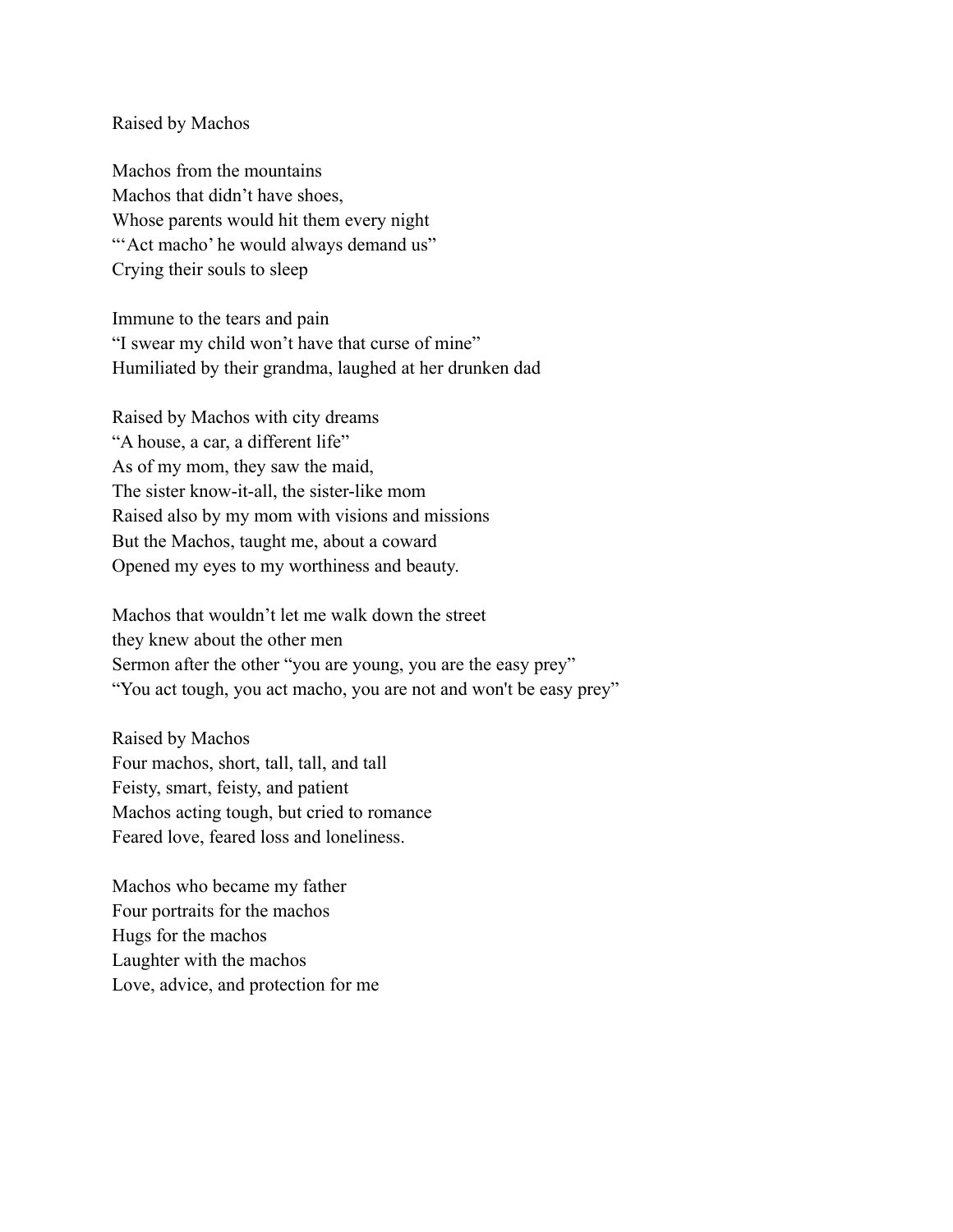The Day I Was Followed Home

Intuition, Prior feeling that something will go wrong Followed by the mathematical problems Hunting me at night Hunting me after the exercise And when I want to say no and give up

I don't

But I fear I'll stay behind and be trapped Just like the white of his paper followed me through the parking lot And when he said "need a ride home?"

I answer "leave me alone, I see the way you trouble through my head"

Leave me alone because it's not my choice to be followed home

I only want to pass I noticed the way you test all of us I noticed the way you looked at the pink hugging her writing I noticed the malicious look on you,

Or am I just scared?

And when I told you as you followed me to my bus "go ahead, move, I don't need your help" I don't want your help I don't want to be the next unreported case I don't want to be another dot But they say life is also about failure

I've prepared myself for the next time To see you To look at you in the eye and feel my fear Fear me like I feared you And when I see you again

I won't break my breath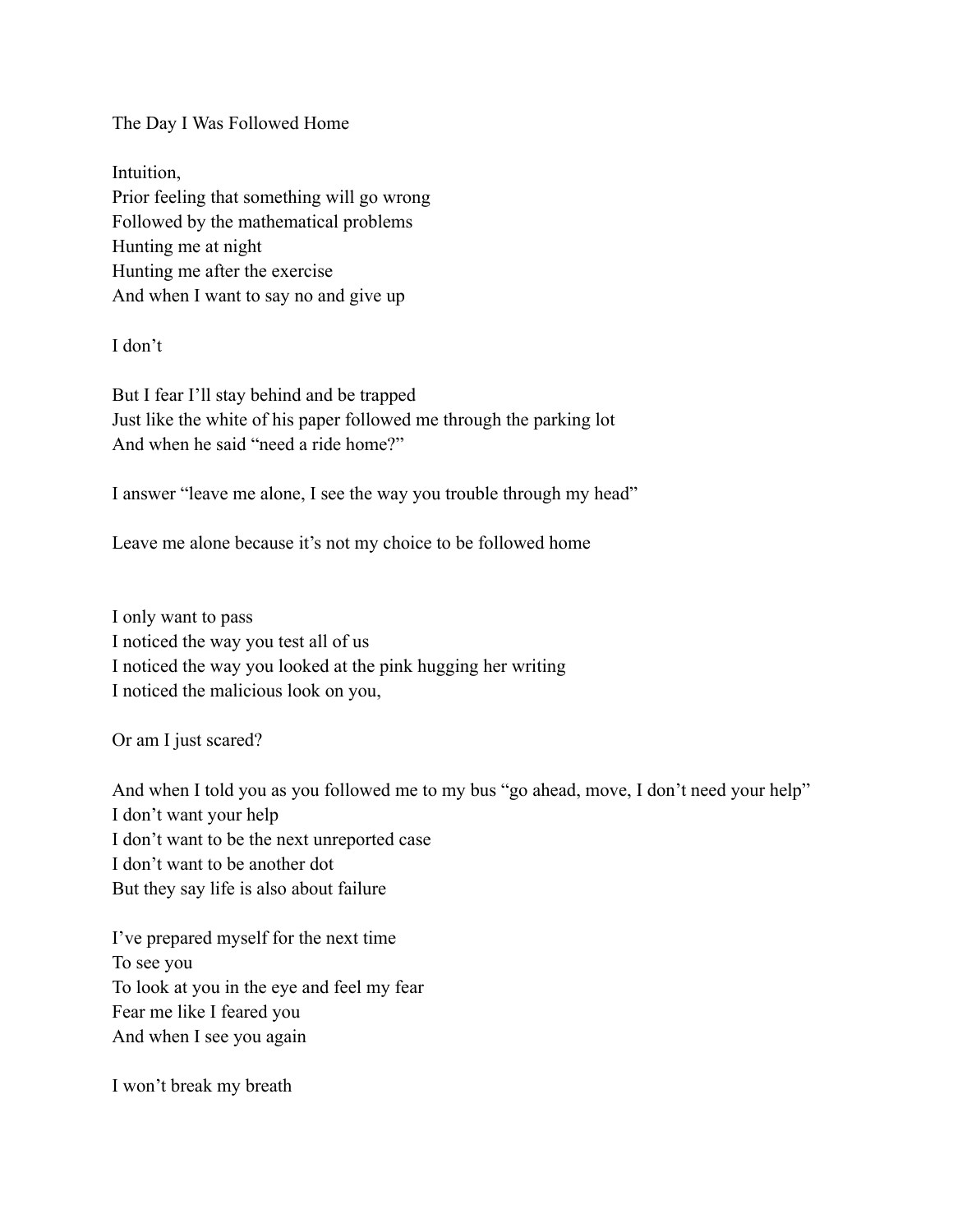I will Hold my chin high I won't bow to your height I will use my power, I'll use my voice

I'm not scared of you man

I don't want a ride home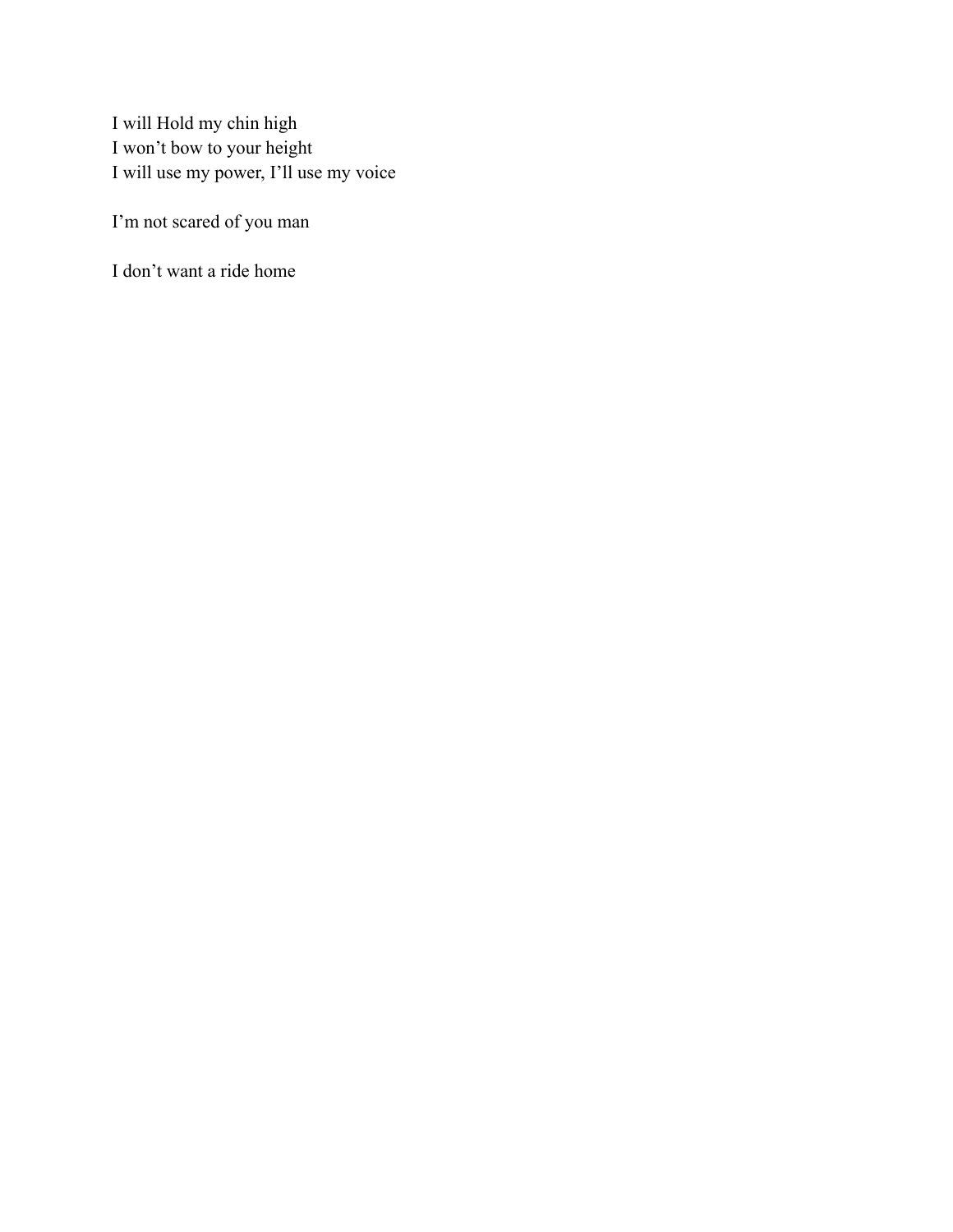#### strangers

Unexpected conversations with gorgeous souls Strangers at first sight Our mother tongue spilling the beans Forcing each other to tell on the feelings And on the gossip, like his first elementary fight

Stranger whose voice I became used to Stared at each others ceilings while sharing our sins, His beautiful personality hiding under a cracked shoulder, His stubbornness won

Awkward like the word itself Bonded by countless emotions and The rhythm of our hips through the screens Feeling los tambores beating with our heartbeats

#### And

Endless conversations he didn't want to sus and get caught We knew about our mom's shared adrenaline

Opened honest hearts only strangers share It's about the process of meeting and accepting crazy The crazy of his cold basement My eyes shutting behind our laughter As we handshaked goodbye and feared to never hear each other again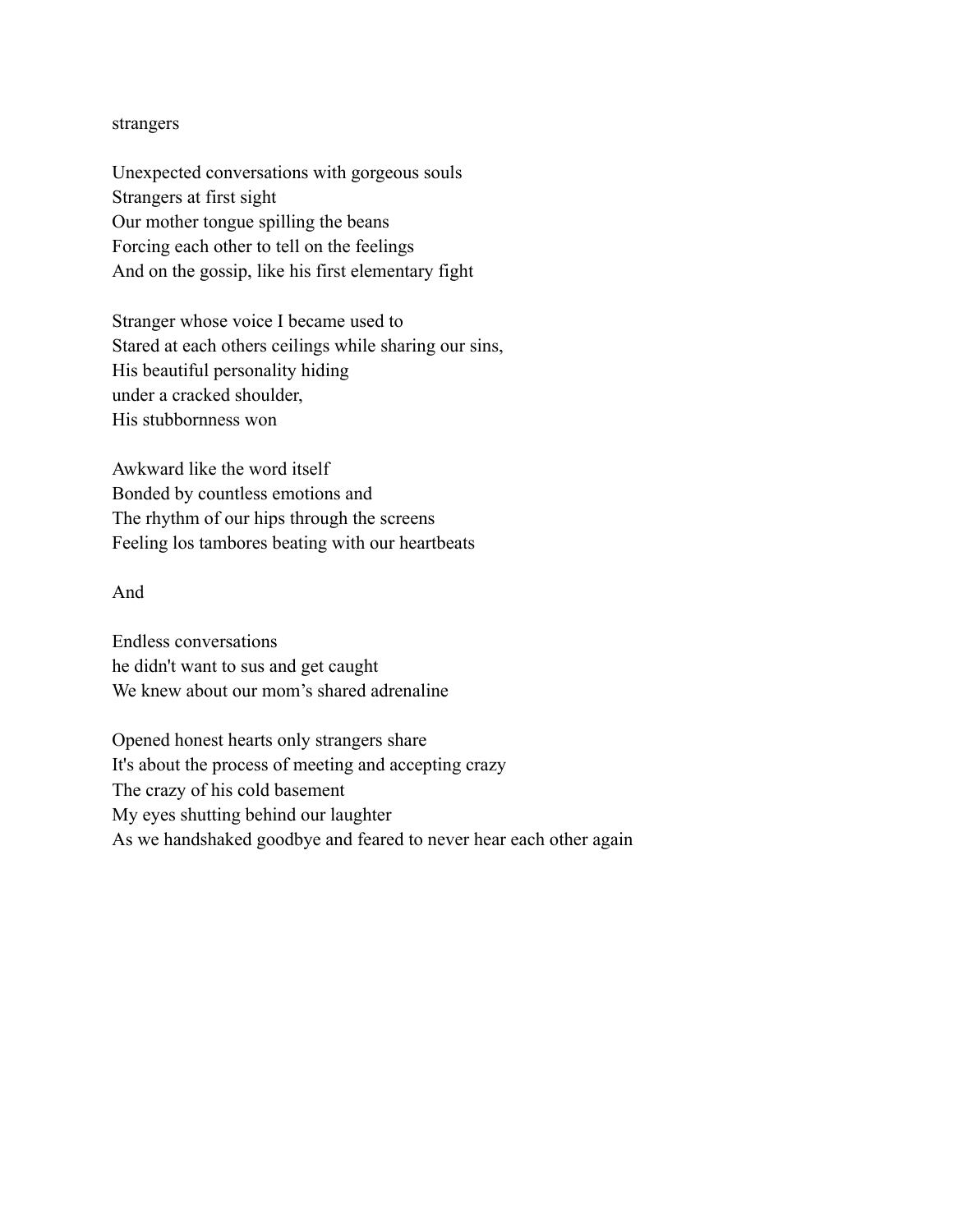# "Five More Minutes"

Lately I have been very sad music driven, where every single song has accompanied me through the pandemic and each triggers a memory. "Fallin" by Harry Styles was my on repeat song for two months and when he sings "I am falling again, I am falling" I couldn't help to break down and think about the "love of my life" who cheated on me and went back to his ex. Then I heard a song talking about five more minutes and it made me think of everything and everyone we leave behind and when it becomes late you wish for five more minutes with them. During the pandemic my mom was dying. It was at the beginning where everything was chaos. Out of everybody at home she was the one experiencing it worse. One night after not seeing her for four days, she calls me and she tells me to come into her room. I open the door and she is bundled up with three blankets sweating, she looks thin, her hair lost all sort of brightness, her eyes had fallen down the cliff. I was standing there thinking my mom would die at any moment. She was scared and we literally said fuck the social distance and hugged each other. I needed it, she needed it, we are the kind that doesn't hug each other much. She told me more about her life, she told me about mine, she gave me advice, she was saying goodbye.

I remember sleeping on the couch that night and just crying because I was scared my person would be gone. I prayed the entire night and hoped for a miracle. And at that time was when I needed those five more minutes with her. I wanted to tell her how much I loved her and feel her love. I didn't want to be left out of her love and attention. Although she is doing great now, we hug more, we celebrate each other's achievements, and she is letting me open my wings slowly. I cherish every moment we get together. It has always been the two of us, she is my family, she is all I have. My achievements and the woman I am today is because I live up to her image and it is because she sacrificed everything to give it to me. There are more memories, I want her to be proud of me and see the great person I become every day.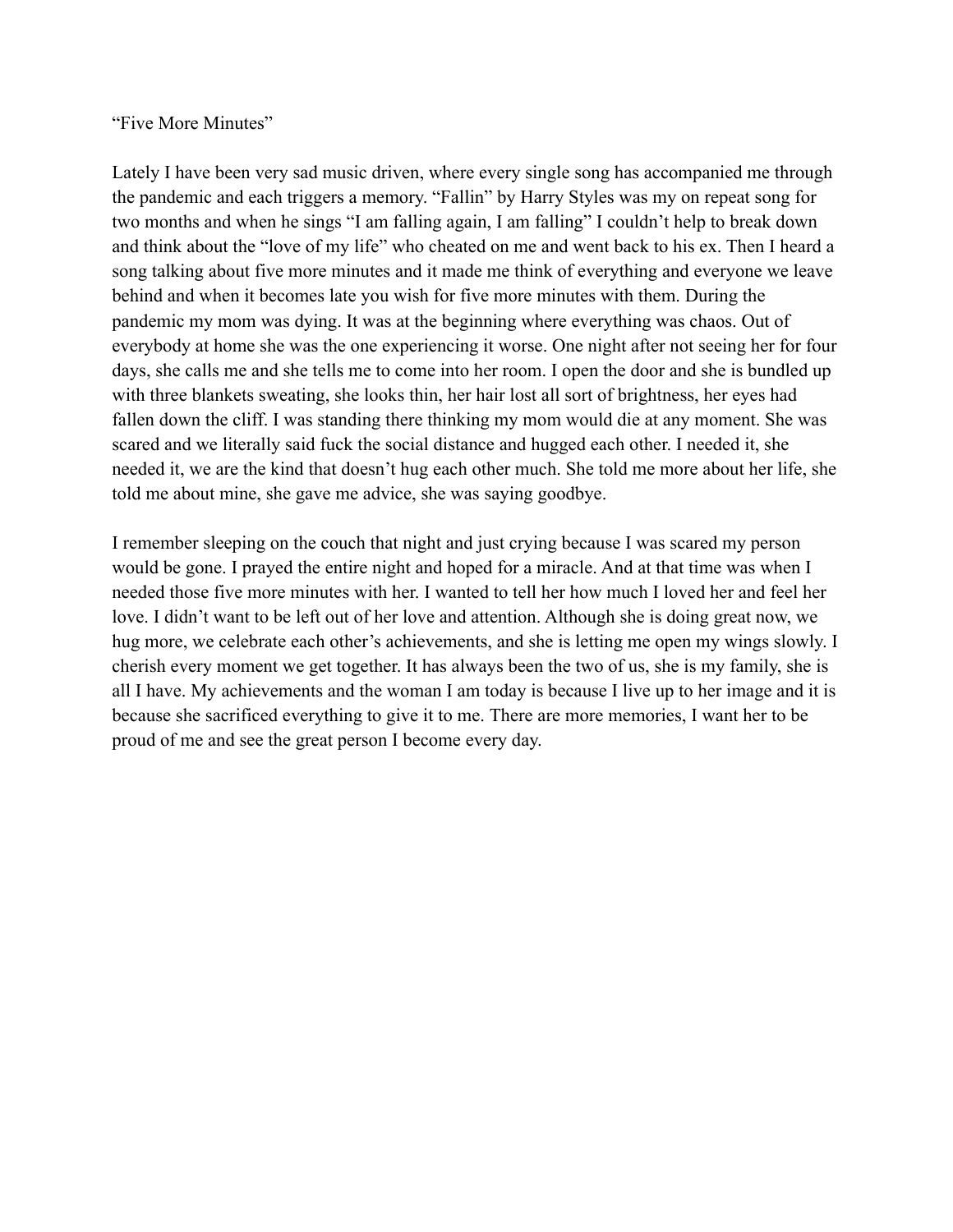## Death and The Willing to Live

A year ago sometime in April trying to balance everything and being at home alone most of the time, I became my number one enemy. When I was with other people everything was fine, but when I would be on my own everything turned gloomy and grey. Our minds can be the most creative place, yet it can become the most dangerous place. Being at home made me aware of my insecurities, my stretch marks all over my body, the acne on my face, my poor math skills, how impatient, bossy, and bitchy I can be. All the bad things kept coming to me. I was tired of my body being sexualized, to be in constant fear of walking home at night, I was angry with the men who took advantage of me and I was mad at myself for never speaking up. I was disappointed because I let them use me. The worst feeling is caring and loving someone and then opening your eyes to a lie, to understand that they never cared about you. That was the hardest part understanding what had happened and facing the reality of it happening to you. We like to be undeniable about our truth and we choose to live a fairytale. After being my own enemy I thought of my own death. Who would miss me? Definitely my family! Would my friends even notice that I was gone? It wouldn't hurt to find out.

I kept saying, "It wouldn't hurt to find out" and it sounds weird now that I say it because it will hurt a lot of people and it certainly hurt my mental health. One of my biggest fears is becoming a failure and after thinking and trying to attempt with my life, I felt like a failure. I thought I wasn't good at even killing myself. I thought I was useless, I couldn't even tie a shoelace around my neck knowing that I have been fishing a lot of times and know all sorts of knots, even one that will knock out a crab. I honestly do not remember much of that day, but sitting at the basement with a shoelace on my hand and sobbing because I didn't want to die and it was the most stupid thing I have ever done. To cope with my feelings I have become a workaholic, I like the adrenaline, I forget about everything and I see a lot of people that bring me joy. The people that dont bring me joy make me happier because they help me let go of my anger.

A couple weeks ago, I thought of it again. This time it was all happening in my head rather than my hands. I thought of the many people I helped with homework and to study and how much of a bright future they have ahead of them going to a four year university/college. It affected me because this whole thing about being a non-resident according to many universities and colleges sets me behind and it makes things much harder. Double the tuition, I have no money, I felt like at a dead end. I am certainly happy and excited for everyone, my anger was with the universe. If I had done this much, why couldn't it be rewarded? If I was such a good human, why not grant what I love? I am a sucker for learning, and college might not take me to all good places, but it certainly puts me above. I was so angry that I had tried and I knew it wasn't fair. Although I had come to an understanding that going to college might not be a possibility for me, I still kept